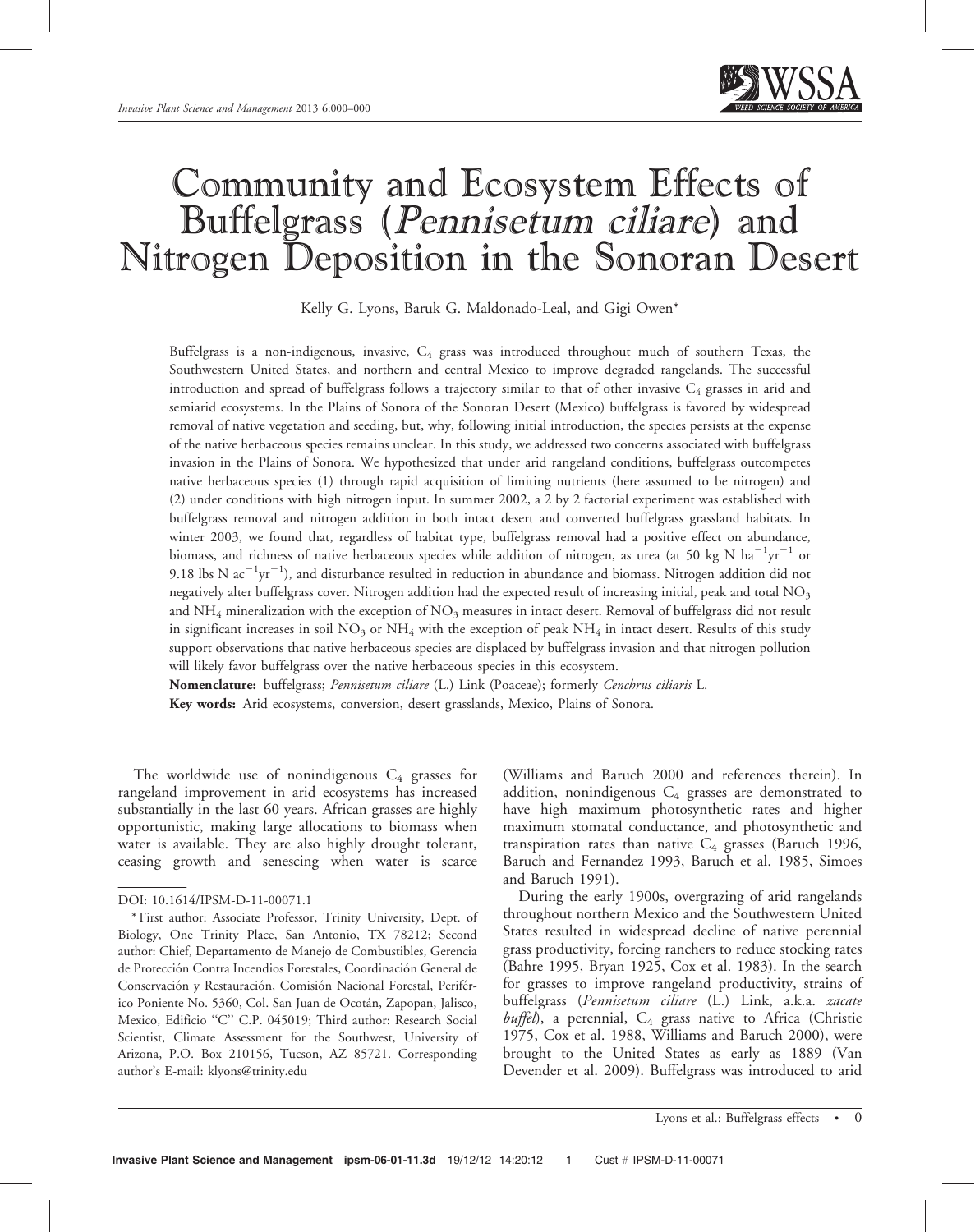## Management Implications

Buffelgrass is extensively planted in arid and semi-arid grassland ecosystems across the planet and has been useful in stabilizing soils and increasing productivity in rangelands where there has been widespread drought combined with overgrazing. Nonetheless, grassland conversion to accommodate buffelgrass plantings and invasion of the species itself has caused widespread and extreme collateral damage. In this study, we confirm that buffelgrass displaces native species. The study also demonstrates that high levels of nitrogen addition in low rainfall years results in neutral effects on buffelgrass and significantly negative effects on native herbaceous species. Given buffelgrass' significant negative impacts on biodiversity, its ability to alter fire regimes and establish a positive feedback loop, and its threat to the existence of ecosystems that have aesthetic and economic value in business sectors other than ranching (e.g., tourism in Arizona, United States), management of these rangelands for buffelgrass control is recommended as a high priority. Managers introducing buffelgrass to improve rangelands should take into consideration the species negative impacts on native forb and grass diversity, habitat for mammals and ground-dwelling birds, and the probable irreversible alteration of the ecosystem. In areas of conservation concern where biodiversity is a management goal we advocate (1) rigorous vigilance and immediate removal of *nascent* foci, (2) where established, an aggressive removal campaign (without the use of fire), (3) outreach to increase public awareness about the negative effects of the species, and (4) where possible, reduced exposure to atmospheric nitrogen deposition.

rangeland ecosystems from 1902 through the early 1940s (Brenner 2011, Cox et al. 1984) by USDA Division of Agrostology and the ARS, Texas Agricultural Extension Service, Soil Conservation Service and the commercial seed industry (Brenner 2011, Cox 1999). In 1988, Hanselka estimated that buffelgrass was growing on more than 1.7 million acres in the state of Texas. Current estimates are as high as 5 million acres (John Lloyd-Reilley, ''Kika'' de la Garza Plant Materials Center, personal communication). In southern Arizona buffelgrass is mostly found along roadside rights-of-way but is spreading rapidly into native vegetation. This is a large concern for conservation of the iconic paloverde-saguaro communities, upon which so much of southern Arizona's tourism depends.

It is estimated that buffelgrass was first introduced in north Mexico in the states of Nuevo Leon and Tamaulipas and later to the state of Sonora (Brenner 2011, Miranda et al. 1999). The intensity of introduction of buffelgrass in Sonora increased in the 1970s (Cox et al.1984,, Ibarra-F. et al. 2009) and the species is still actively seeded today (K. Lyons, personal observation). By 1991, 1,400,000 ha (3,459,475 ac) of land in Mexico had been converted to buffelgrass grassland with approximately 300,000 of those ha in the state of Sonora (Ibarra-F. et al. 1991). In 1992, this estimate had increased to 400,000 ha (Johnson and Navarro 1992). Búrquez-M. et al. (2002) suggest that, through a combination of legal and illegal activities, as

much as 1,600,000 ha (3,953,686 ac) of land have been cleared and seeded with buffelgrass in the state of Sonora, although the official SEMARNAT estimate in 2006 was approximately one million hectares. Using Landsat images, Franklin et al. (2006) calculated that Buffelgrass conversion in a 1,850,000 ha area centered on Hermosillo, Sonora, Mexico increased from 7,700 ha in 1973 to 140,000 ha in 2000, an amount that constitutes 8% of the land surface surveyed.

The introduction of invasive  $C_4$  grasses and accompanying grassland conversion methods have significant impact on ecosystem function and stability. Their introduction results in alteration of mineralization rates, nutrient and hydrologic cycles, and disturbance regimes, in particular those involving fire (D'Antonio and Vitousek 1992, Esque et al. 2006, Williams and Baruch 2000). Because of its massive root system, buffelgrass is able to withstand fires and respond more quickly than other herbaceous desert species. The species is often referred to as a bunchgrass; however, while most bunchgrasses die back to the root crown during drought and freezing temperatures and then regrow stems and leaves before flowering, buffelgrass dies back only to short stems with nodes, leaving viable apical meristems at the soil surface. This allows the species to grow new leaves and flowers quickly when the climate improves. Buffelgrass may, therefore, be more appropriately referred to as a subshrubby 'chamaephytic' grass (T. VanDevender, personal communication). Furthermore, buffelgrass' high productivity results in larger, more continuous fuel loads that are no longer isolated to tree–shrub–cacti complexes. As a result, fires now carry through desert ecosystems and threaten species that are poorly adapted to frequent fires, such as the saguaro and pitayo cacti. Thus, in the U.S. desert Southwest and Northern Mexico buffelgrass acts as an ecosystem engineer, causing a fire feedback loop and ''grasslandification'' of desert and thornscrub habitats.

Until very recently, conversion of desert or thornscrub vegetation to buffelgrass pastures in the Plains of Sonora in Mexico was generally accompanied by complete or partial removal of the native woody vegetation by bulldozing or chaining, a process referred to as desmonte. As a result, substantial tracks of land are now either dominated by buffelgrass, where cattle can be adequately rotated, or highly degraded with little vegetation, where overgrazing occurs (K. Lyons, personal observation). Because of the slow growing nature of the species in this system, there is little hope of return or restoration of the diverse woody growth forms. An equally alarming consequence of these conversions, and despite efforts to maintain some intact desert, is a ubiquitous spread of buffelgrass into native, intact desert or thornscrub (de la Barrera 2008). In flat terrain of the Plains of Sonora, establishment of buffelgrass in intact desertscrub generally begins under tree–shrub complexes, which serve as islands of biodiversity, and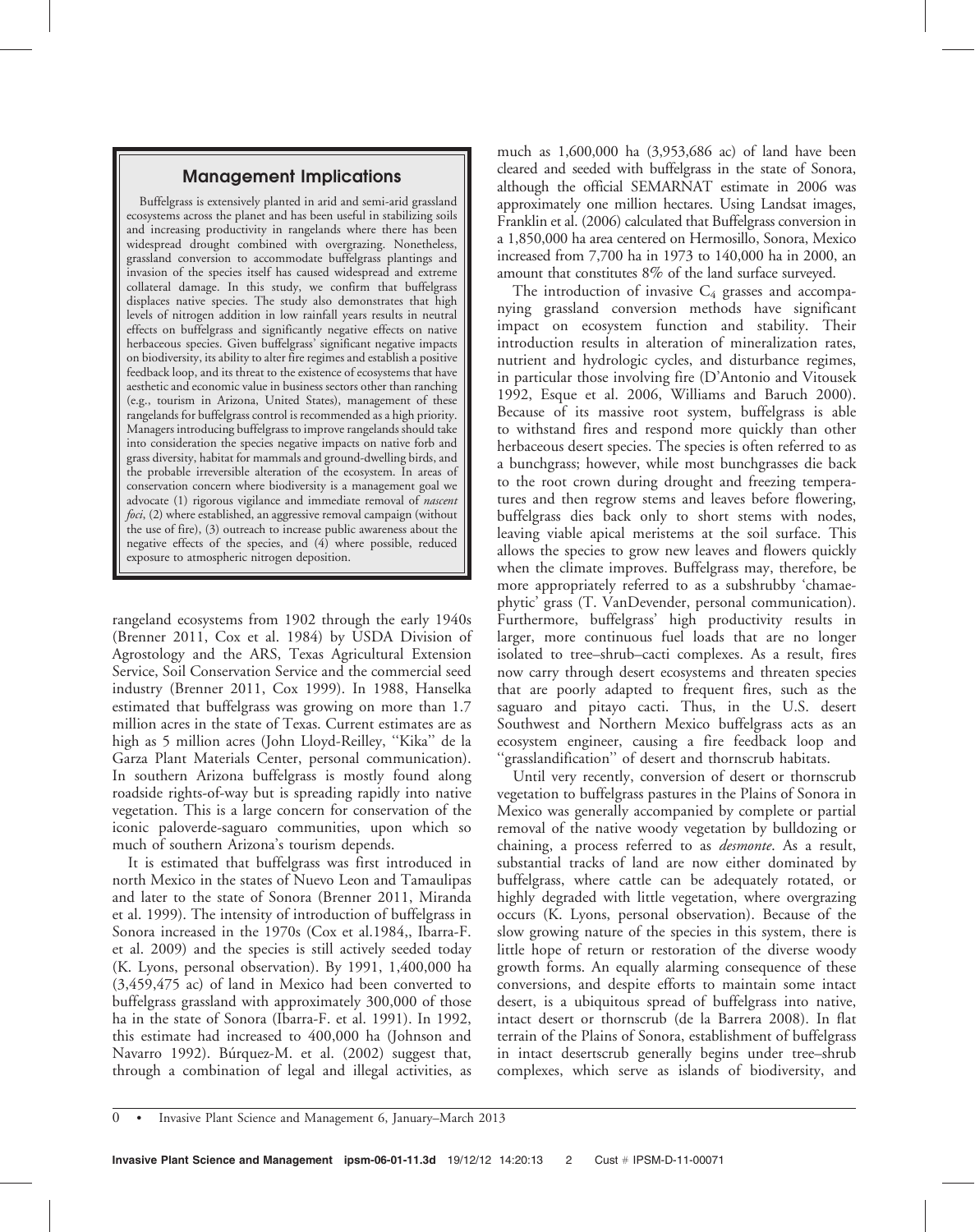spreads into open habitat through time. The species invasion appears to be positively facilitated by previously established buffelgrass individuals as well as disturbance by small mammals and lizards (K. Lyons, personal observation). On rocky hillsides, alongside native cacti and woody shrubs, buffelgrass effectively fills the spaces between rocks.

Because of its high abundance beneath shrubs and trees, rapid spread into open habitat, and propensity to burn, buffelgrass is assumed to have large consequences on native species abundance. Nonetheless, only a handful of studies have been conducted on these impacts in arid and desert ecosystems. In a postestablishment observational study, buffelgrass abundance has been negatively correlated with native, herbaceous species cover, abundance, and diversity (Abella et al. 2012, Búrquez-M. et al. 2002, Olsson et al. 2012, Sands et al. 2009). Not surprising, where buffelgrass establishment is accompanied by grassland conversion, woody species are found to be negatively correlated buffelgrass invasion. Indeed, conversion of intact desert to buffelgrass grasslands results in a 50% reduction in richness of all perennial plant species and a 78% reduction in trees and shrubs (Franklin and Molina-F 2010). A number of studies have also shown the negative effects of buffelgrass invasion and grassland conversion on native animals (Bestelmeyer and Schooley 1999, Flanders et al. 2006, Smyth et al. 2009). These results underscore a conflict between widespread clearing of woody species in larger ranching operations and consensus among many ranchers in the state of Sonora, Mexico that intact, native desert scrub vegetation is of high forage value because of its diversity, drought tolerance and staggered productivity (Brenner 2011).

Several manipulative studies provide support for the negative effects of grassland conversion and/or buffelgrass introduction on native species abundance. In a neighborhood transplant study designed to assess the relative competitiveness of two invasive, nonindigenous grasses, buffelgrass and Natal grass [Melinis repens (Willd.) Zizka], Stevens and Fehmi (2009) found that buffelgrass had a higher potential to displace the Sonoran Desert native grass Arizona cottontop [Digitaria californica (Benth.) Henr.]. Likewise, removal of buffelgrass using herbicides in a south Texas grassland resulted in increases in native grass cover (Tjelmeland et al. 2008). Finally, in a study comparing thornscrub and converted buffelgrass pasture Morales-Romero and Molina-Freaner (2008) found that seedlings of a dominant columnar cactus [Pachycereus pectenaboriginum (Engelm.) Britt & Rose] successfully regenerated in thornscrub but died in converted pasture.

The removal of desert or scrub vegetation combined with grassland conversion using buffelgrass has been shown to also have significant effects on arid ecosystem soils and soil dynamics. In the arid northwest of Mexico, Ibarra-F. et al. (1995) assessed the survival of USDA T-4464

buffelgrass as a function of climatic and soil characteristics. Buffelgrass success was determined by categorization into one of three categories: spreads, persists or dies. Total organic and nitrogen levels were lowest where the buffelgrass was spreading, intermediate where the species persisted, and highest where the species died. These results suggest that buffelgrass tolerates and/or creates low nutrient soil conditions and holds soil nutrients in its tissues. In a later study, using paired plots comparing buffelgrassdominated and ''virgin'' grassland, Ibarra-F et al. (1999) assessed the effects of buffelgrass on soil chemistry in three regions of Mexico to include two arid ecosystems in the northwest and northeast and a tropical region in the southeast. The results of their study indicate that buffelgrass establishment had significant negative effects on soil organic carbon and nitrogen in the southeast and magnesium in the northwest and marginally significant reductions in soil organic carbon and nitrogen in the northwest. These results suggest that buffelgrass has large impacts on soil nutrients in the tropics but limited impacts in arid ecosystems.

The presence of persistent homogenous buffelgrass grasslands in cleared portions of the Sonoran Desert combined with low soil nutrient levels in these grasslands suggest that buffelgrass is an effective competitor for limiting nutrients and outcompetes native species. But what is the nature of this competitive dynamic under higher levels of atmospheric nitrogen deposition? Agriculturalists concerned with declining buffelgrass grassland productivity over time have found that nitrogen inputs substantially increase buffelgrass productivity (e.g., Peake et al. 1990); however, in these types of studies collateral effects on native species are often not reported. Increases in soil nitrogen deposition are often positively correlated with nonindigenous and indigenous invasive species fitness, establishment and spread (Abraham et al. 2009, Bell and Treshow 2002, Brooks 2003, Burke and Grime 1996, Hobbs et al. 1988, James et al. 2011 and references therein, Kolb et al. 2002, MacKown et al. 2009, McLendon and Redente 1991, Melgoza and Nowak 1991, Metcalfe et al. 1999, Norton et al. 2007, Scherer-Lorenzen et al. 2000, Vasquez 2008 and references therein, Wedin and Tilman 1996). Furthermore, systems dominated by  $C_4$  grasses generally have lower species richness and higher productivity in response to nitrogen addition (Clark et al. 2007).

Work conducted on buffelgrass invasion in the Sonoran Desert has focused on the effects of ecosystem conversion on buffelgrass grasslands but the effect of buffelgrass competition, per se, on native species and soil resources remains poorly studied. This is because of the fact that soil resource status and native species abundance are dictated by factors that are easily confounded such as the degree of establishment of buffelgrass, variability in soil biogeochemistry, land-use history, and disturbance cycles. It is,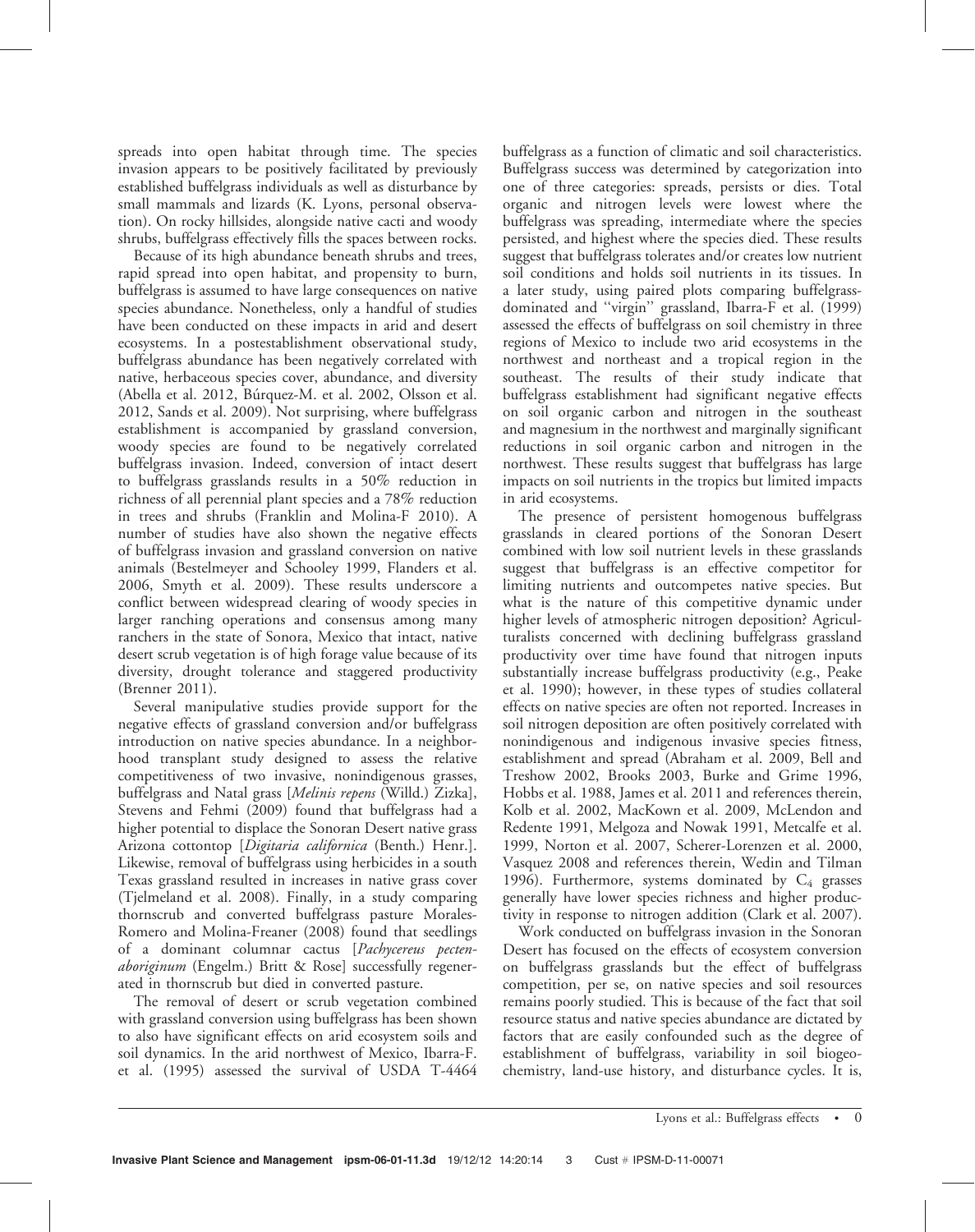therefore, important to conduct manipulative studies to determine the mechanisms driving the patterns we find in soil resources and species composition.

In this study, we aimed to determine the effects of buffelgrass on the desertscrub ecosystem more directly through a manipulative approach. The experiment was designed specifically to test the effect of buffelgrass and nitrogen, alone and in combination, on ecosystem processes and native herbaceous species abundance. We were also interested in the effects of nitrogen deposition (pollution) on native species and buffelgrass. We therefore included a soil nitrogen addition treatment. Finally, we aimed to separate the effects of grassland conversion from those of buffelgrass introduction and spread. Because buffelgrass has been introduced in converted desert and has spread into intact desertscrub, we tested the effects of our treatments in both habitat types. We focused on the following questions:

- 1. What is the impact of grassland conversion on native herbaceous species abundance?
- 2. What is the impact of buffelgrass invasion on native herbaceous species abundance?
- 3. What is the nature of competition for nitrogen between native species and buffelgrass?
- 4. What is the effect of high levels of nitrogen on the competitive dynamics between buffelgrass and native herbaceous species?

Our study focused on native species of the Plains of Sonora subdivision (Shreve and Wiggins 1964) where a majority of conversion of the Sonoran Desert to buffelgrass grassland has occurred (Bu´rquez-M. et al. 2002). The experiment was conducted between July 2002 and March 2004. The treatments consisted of buffelgrass removal in July 2002, a follow-up removal in December 2002, and seasonal additions of nitrogen prior to onset of summer and winter rainfall events. Here we report on results of the winter 2003 rainy season.

### Materials and Methods

Experimental Site. The site chosen for this study is north of Hermosillo, Sonora, Mexico near the city of Carbó  $(29°31'N, 111°03'W)$ , on land belonging to the Patronato del Centro de Investigaciones Pecuarias del Estado de Sonora (PATROCIPES), a rancher's association of Hermosillo, Sonora (Ibarra et al. 2009). The woody plant community is dominated by the leguminous trees Olneya tesota A. Gray (ironwood) and Prosopis velutina Woot. (velvet mesquite) and Stenocereus thurberi (Engelm.) Buxbaum (organ pipe) and Lophocereus schottii (Engelm.) Britton & Rose (senita) cacti. The dominant shrubs in this community include the legumes Caesalpinia palmeri S. Watson (palo piojo), Calliandra eriophylla Benth. (fairy duster), *Desmanthus covillei* (Britton & Rose) Wiggins ex

B.L. Turner (bundleflower), Eysenhardtia orthocarpa (A. Gray) S. Watson (kidneywood), and Mimosa distachya Cav. var. laxiflora (Benth.) Barneby (catclaw mimosa), and the euphorbs Croton sonorae Torr. (Sonoran croton) and Jatropha cardiophylla (Torr.) Müll. Arg. (limberbush). Dominant winter herbaceous species include the annual [Bouteloua aristidoides (Kunth) Griseb., B. barbata Lag.] and perennial (Cathestecum brevifolium Swallen) grasses, and forbs such as Ipomoea ternifolia Cav. var. leptotoma (Torr.) J.A. McDonald (morning glory), Portulaca suffrutescens Engelm. (copper purslane) and Euphorbia florida Chapm. (golondrina). Approximately 25 year ago PA-TROCIPES converted approximately 18,000 of their 33,000 ha to buffelgrass grassland through bulldozing and seeding (Lic. Alfonso Elías-Serrano, PATROCIPES, personal communication). The buffelgrass grasslands have been managed using a traditional cattle rotation scheme. These grasslands are in unusually good health compared to other buffelgrass grasslands of the Plains of Sonora, which is generally attributed to the large size of the ranch that allows consistent rotation of the cattle to avoid overgrazing (Manuel Fontes, PATROCIPES, personal communication).

In late June 2002, before onset of the summer rains, an experimental site of  $\sim$  2 ha was established approximately 8 km from the highway. The site was placed well away from the highway to minimize the threat of fire. In addition, the experimental site was chosen to avoid cattle watering locations where soil nitrogen might be concentrated. The study area spanned adjacent, representative habitat of desert that was converted to buffelgrass grassland (converted desert, CD) and intact desertscrub (intact desert, ID) vegetation. The difference between these two habitats is evident because of the extensive bulldozing and homogenous growth of buffelgrass in areas converted to grassland. Over the course of the investigation we noted gray bark on some shrubs in the ID habitat indicating that the area may have been subjected to fire at some point in the past. None of the ranch hands were familiar with any recent fires (over the previous 20 yr) and the large trees and shrubs, ocotillo, and cacti were wholly intact, differing in no way from the surrounding ID vegetation. Figure 1 demonstrates graphically how these sites differ in vegetation. Buffelgrass grasslands have lower values for all plant growth forms with the exception of native grasses. In addition, these areas are clearly divided by narrow windrows of shrub vegetation called "chorizos", a term referring to sausage-like windrows. On August 14 to 15, 2002, the experimental plot was fenced to exclude cattle. A weather station with a rain gauge and temperature and relative humidity sensors (HOBO Data Loggers, Onset Computer Corp.) was erected. Rainfall data was collected continuously and downloaded approximately every 2 wk. Temperature and relative humidity data were recorded every 15 min and downloaded also approximately every 2 wk.

0 • Invasive Plant Science and Management 6, January–March 2013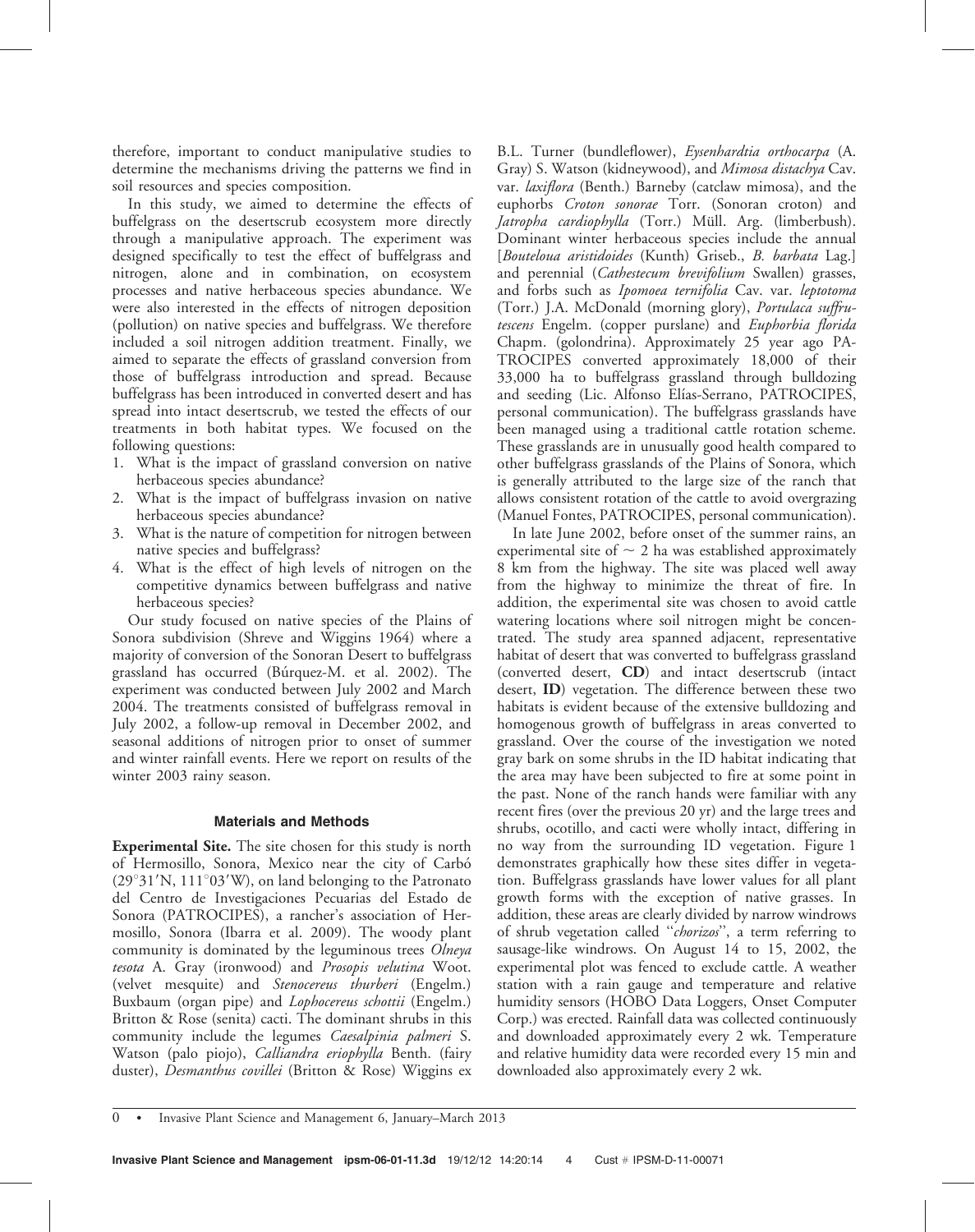

Figure 1. Differences in percent cover of plant growth forms in converted desert (CD) and intact desert. Only control plots shown.

Experimental Design. Treatments consisted of manipulations of buffelgrass removal and nitrogen addition in a 2 by 2 factorial design, plus experimental and procedural controls. A randomized complete block design was employed with the following treatments: (1) control (C), (2) buffelgrass removal  $(-B)$ , (3) nitrogen addition  $(+N)$ , (4) buffelgrass removal combined with nitrogen addition  $(-B+N)$ , (5) a procedural control for the disturbance created by buffelgrass removal  $(-Bc)$ , and  $(6)$  a control for disturbance plus nitrogen addition  $(-Bc+N)$ . The experiment consists of four blocks in ID and three blocks in CD. Fewer blocks were established in the converted desert grassland because of apparent high homogeneity. Each block includes six adjacent treatment plots measuring 5 by 25 m (16.4 by 82.02 ft) and separated by 1.5 m.

In  $-B$  treatments, buffelgrass was removed by shovel and hand weeding and moved out of the plots. For the purpose of this experiment discreet tussocks were assumed to be buffelgrass ''individuals.'' Disturbance control treatments for buffelgrass removal  $(-Bc)$  were applied by digging holes equivalent to an estimated average number and size of disturbance of the two buffelgrass removal treatments within a block. Through this procedural control we aimed to account for the effects of disturbance, per se, on native species and soil processes such as disturbance to soil microbial growth or nutrient cycling. Another confounding factor for which we did not control was the decomposition of root fragments left behind after buffelgrass removal. Before any removal occurred, the number of buffelgrass individuals under tree–shrub complexes and in open desertscrub matrix were counted in the  $-B$  and  $-B+N$  plots. The average size among disturbances created by the removal of buffelgrass tussock

was determined by measuring the length, width and central depth for 20 soil disturbance areas randomly selected among the  $-B$  treatments within a block. Average numbers of disturbances under tree–shrub complexes and in open habitat was calculated for the two treatments with buffelgrass removal within a block. These estimates were then used to create an average number of randomly placed soil disturbances of the approximate average size and type (open or under tree–shrub complexes) in  $-Bc$  treatments within a given block. Follow-up removals were performed prior to the onset of the 2003 winter rains and control for the removal was again conducted to match the disturbance created in the second round of removal.

On July 25 and December 30, 2002, following the first substantial rain and germination of the first winter annuals, nitrogen was added to entire 5 by 25 treatment plots in granular form as N–NH<sub>4</sub> at a rate of 5 g N m<sup>-2</sup>  $(50 \text{ kg N ha}^{-1} \text{ or } 9.18 \text{ lbs N ac}^{-1} \text{yr}^{-1})$ . Applying nitrogen postgermination was done to ensure nutrient uptake and avoid leaching (Eviner et al. 2000).

Response Variables. Plant Abundance. To assess the effect of our experimental treatments on native species and buffelgrass productivity, measures of abundance were made at peak productivity during the 2002 to 2003 winter rainy season. Data were collected February 12 to 27, 2003 from a 25-m transect longitudinally bisecting the 5 by 25 m treatment plot. The transect was divided into 20 contiguous 1 by 1 m plot and data collection occurred on both sides of the transect between 2 and 22 m for a total of 40, 1-m<sup>2</sup> subplots. To allow room to work with minimum disturbance to the plots, the edge of each  $1-m^2$ plot parallel to the transect was placed 0.5 m away from the transect. Percent cover was assessed for the following: buffelgrass, native woody and herbaceous species, standing dead wood, herbaceous litter, total bare ground and bare ground consisting of nothing, cattle trails or cryptobiotic crust. We also assessed the percent cover of disturbed soil and whether this disturbance resulted from our soil extractions (see below) or animal activity. Native herbaceous species productivity and richness was further assessed through collection of biomass from 625  $m<sup>2</sup>$  (25 by 25 cm or 9.84 by 9.84 in) plots at the outer edge of ten 1 by 1 m (3.28 by 3.28 ft) cover collection plots. The biomass was sorted by species and bagged in the field and returned to the laboratory where it was dried to a constant weight and weighed.

Nitrogen Availability. Net nitrogen mineralization rates were determined using a modification of the resin core method (Binkley and Matson 1983), originally developed by DiStefano and Gholz (1986). For each treatment plot in CD and ID, three replicate collection locations were identified using stratified random sampling at regular intervals along the 25-m transect. Soil analysis involved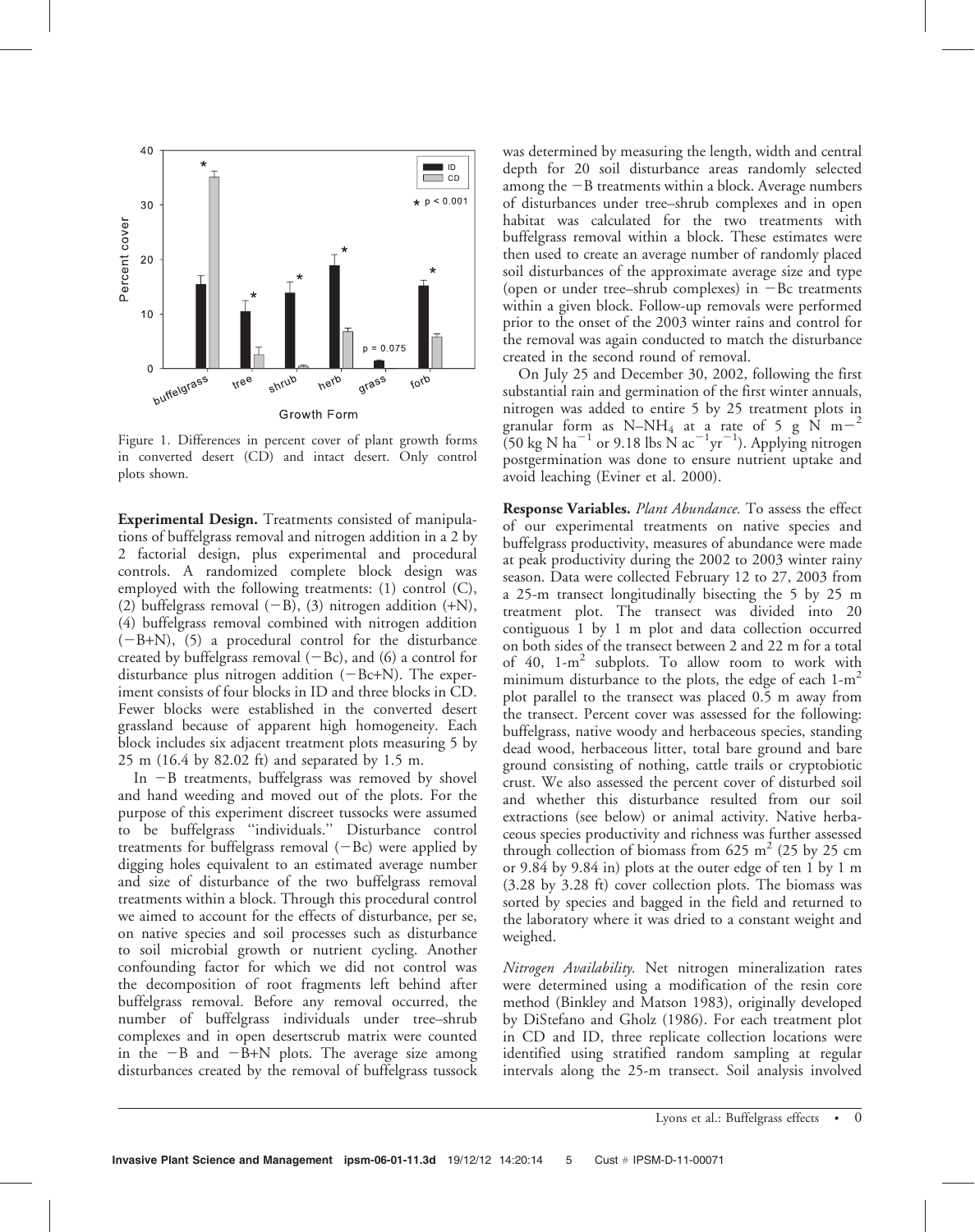#### Table 1. Buffelgrass cover responses to treatments.

|                              |    |       |           | Buffelcover- |       |         |
|------------------------------|----|-------|-----------|--------------|-------|---------|
|                              |    |       |           |              |       |         |
| Source                       | df |       |           | df           |       |         |
| Buffelgrass removal          |    | 64.74 | *** $(-)$ |              | 39.83 | *** $($ |
| Nitrogen                     |    | 0.53  | 0.484     |              | 0.07  | 0.796   |
| Buffelgrass removal*nitrogen |    | 0.24  | 0.789     |              | 1.47  | 0.262   |
| Block                        |    | 11.66 | 0.002     |              | 0.23  | 0.874   |
| Plot(removal*nitrogen*block) | 10 | 16.41 | $***$     |              | 3.96  | $***$   |

 $\Gamma$ <sup>1</sup> CD = converted desert.

 $2$  ID = intact desert.

\*\*\* significant at  $p < 0.0001$ .

three soil collections: an initial soil core; an incubated soil core plus resin bag; and a peak soil core. Nitrogen data was collected from only the four main experimental treatments  $(C, -B, +N, -B+N)$ .

On January 5, 2003, initial soil samples measuring 7 by 12 cm (width by depth) were collected. Twelve centimeters is the estimated depth of the bulk of root biomass of the focal herbaceous species in this study, including buffelgrass. Less than 10 cm from the initial sample, a second soil core was extracted and placed in a 7 by 12 cm polyvinylchloride (PVC) cylinder with as little disturbance as possible; however, because of the sandy, dry character of the soils it was difficult to maintain the soil profile intact. Once secured in the tube, approximately 3 cm of the bottom of each soil core was removed and replaced with a  $20.25 \text{ cm}^2$  (4.5 cm by 4.5 cm) resin bag containing a mixture of 3 g each of anion and cation exchangeable resins (Purolite A-400 [anion] and C-100E [cation]). The resin bag was then covered with approximately 2 cm of soil and the PVC tube, soil and resin bag combination was returned to the cored hole with the resin bag down and so that the top of the PVC tube was less than 0.5 cm above the soil surface. The soil resin cores plus a final 7 by 12 cm sample, located approximately 10 cm from the soil resin core, were collected at estimated peak biomass on February 28, 2003.

Upon collection, all soil samples were promptly placed in polyurethane bags, placed on ice in a cooler and moved as quickly as possible to a laboratory refrigerator. Soil extractions were conducted within 24 hr of collection. Nutrient extractions for soil and exchangeable resins were done using 2M KCl, following the protocols of Robertson et al. (1999). Solutions were analyzed for  $NH_4$  and  $NO_3$  using Continuous Flow Colorimetric Assay at the University of Georgia, Institute of Ecology, Stable Isotope Laboratory.

Statistical Analysis. Comparisons of differences in cover, richness, biomass and nitrogen measures between CD and ID were conducted using a SAS version 9.1 GLM Mixed Model (PROC MIXED) and Tukey least squares means

posthoc contrasts (SAS Institute, Cary, North Carolina, USA, 2004). Where necessary, cover, richness, biomass and nitrogen measures were log-transformed to meet assumptions of normality and homoscedasticity. The following factors were analyzed: buffelgrass removal  $(-B)$ ; nitrogen addition (+N); buffelgrass removal by nitrogen  $(-B+N)$ ; block; and subplot nested within the crossed effects of buffelgrass removal, nitrogen addition, and block (i.e., subplot  $[-B^*+N^*block])$  (Table 1). Block and nested subplot effects were treated as random factors. These random factors were consistently nonsignificant in both CD and ID for all nitrogen analyses and were therefore removed from the model.

#### Results and Discussion

GLM mixed-model analysis and treatment contrasts on buffelgrass cover demonstrate that our goal to reduce invader cover was successful in both CD and ID (Figure 2a, b; Table 1). Comparison of control and buffelgrass removal treatments shows that, on average, buffelgrass cover was reduced from 35% to 7% and 15.8% to 0.43% in CD and ID, respectively. Removal of buffelgrass in ID was more effective presumably because of lower initial cover and higher buffelgrass recruitment limitation relative to CD. Compared to the control treatment, neither nitrogen addition nor disturbance alone had an effect on buffelgrass cover in either ID or CD (Figure 2a, b; Table 1).

Conversion from a shrub-dominated habitat to buffelgrass-dominated grassland is implicated in the widespread displacement and decline of native herbaceous species. In general native herbaceous species cover among treatments was higher in ID than in CD (Figure 1, 2c, d). In both ID and CD, buffelgrass removal had an overall statistically significant positive effect on all measures of native species to include cover, biomass and richness (Figure 2c,–f; Table 2). The effects of the removal of buffelgrass suggests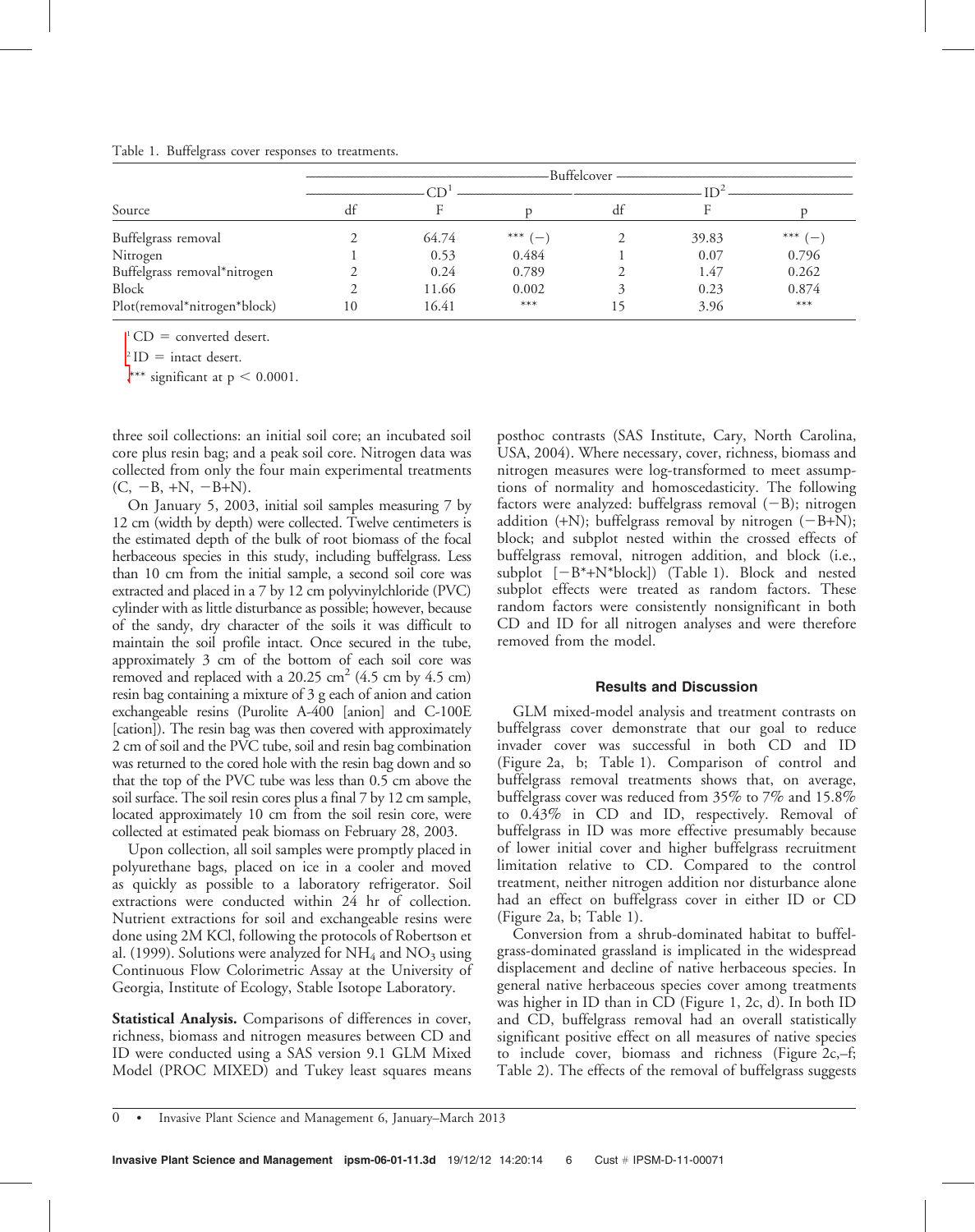

Figure 2. Treatment effects on buffelgrass cover (a, b) and native herbaceous species cover (c, d) and biomass (e, f) in converted desert (CD) and intact desert (ID). Treatment designations are as follows:  $C =$  control;  $-B =$  buffegrass removal; +N = nitrogen addition;  $-B+N =$  buffelgrass removal with nitrogen addition;  $-Bc =$  disturbance procedural control;  $-Bc+N =$  disturbance procedural control with nitrogen addition.

Lyons et al.: Buffelgrass effects • 0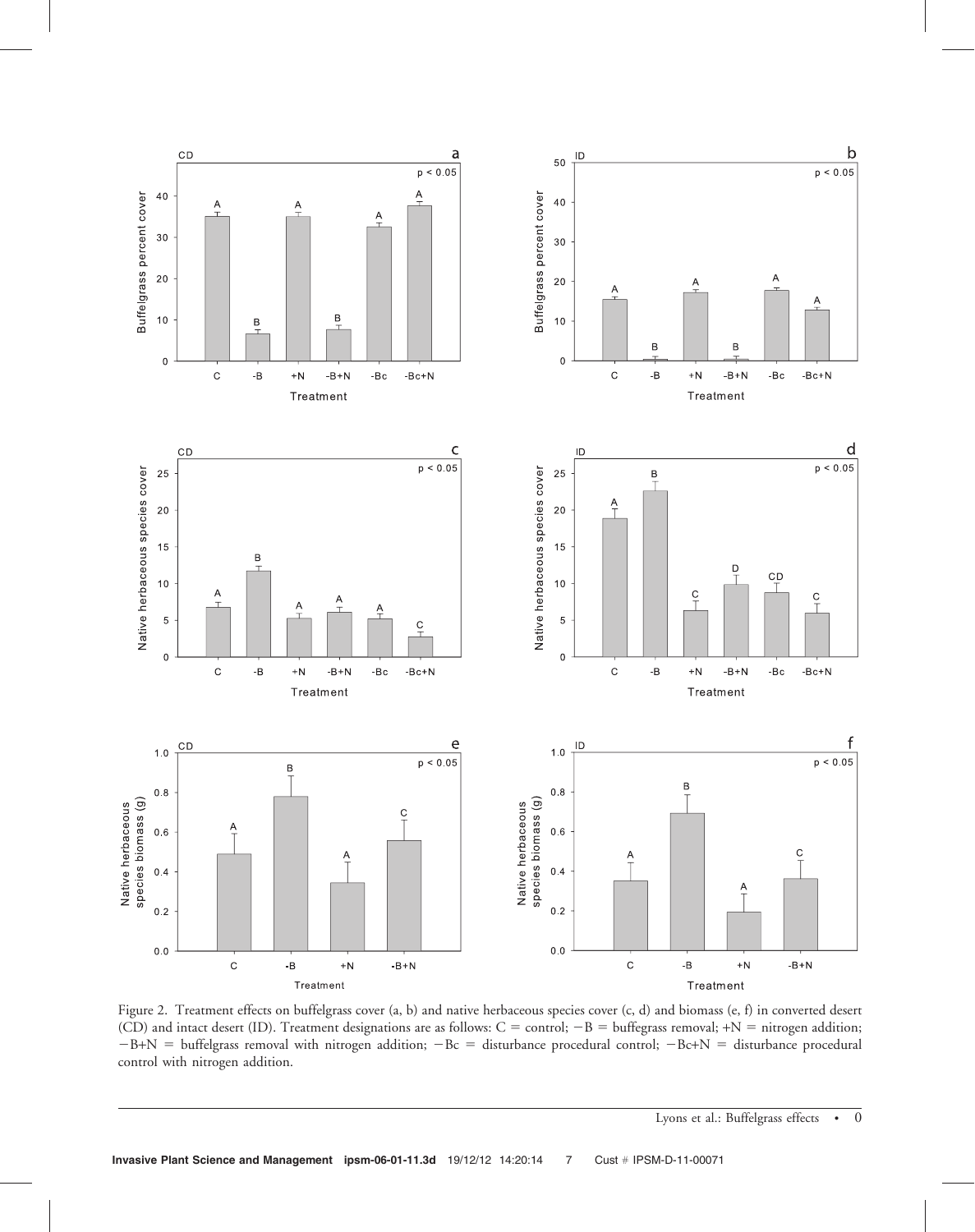|           | $\Box$<br>щ       | $\begin{array}{c} 0.006 \\ 0.010 \\ 0.340 \end{array}$<br>$7.81$<br>$7.15$<br>0.91 | $0.067\,$<br>$2.43$<br>10.20                                         | is likely displacing them when estab<br>into intact desertscrub.<br>Recruitment limitation is of great<br>in habitats that have been involved                                                                                                                                                                                         |
|-----------|-------------------|------------------------------------------------------------------------------------|----------------------------------------------------------------------|---------------------------------------------------------------------------------------------------------------------------------------------------------------------------------------------------------------------------------------------------------------------------------------------------------------------------------------|
| Biomass   | $\overline{d}$    | $\begin{array}{c} \n 2 & - & 2 \n \end{array}$                                     | $\frac{3}{1}$                                                        | (Tilman 1997). Relative to the high                                                                                                                                                                                                                                                                                                   |
|           | $\mathbf{p}$      | $\widehat{\pm}$<br>$\begin{array}{c} 0.010 \\ 0.070 \\ 0.700 \end{array}$          | $4.19$ 0.020<br>6.24                                                 | found among native herbaceous spec<br>we found relatively low levels of ri<br>rainfall season (6 species on average                                                                                                                                                                                                                   |
|           | 8<br>щ            | 6.20<br>3.29<br>0.15                                                               |                                                                      | with typical ranges within a plot of 1<br>majority of the natives were early suc                                                                                                                                                                                                                                                      |
|           | $\ddot{t}$        | $\sim -1$                                                                          | $\frac{2}{10}$                                                       | data suggest that a select number<br>species are not yet catastrophically                                                                                                                                                                                                                                                             |
|           | $\mathbf{p}$      | $\widehat{\pm}$<br>$\begin{array}{c} 0.037 \\ 0.298 \\ 0.891 \end{array}$          | $0.098$<br>***                                                       | bank limited and, following remov<br>increase. Nonetheless, it remains uncl<br>bank has the capacity to restore native                                                                                                                                                                                                                |
|           | Ë                 |                                                                                    |                                                                      | early settlement levels or if it is limit<br>ruderals. Further study of the potent                                                                                                                                                                                                                                                    |
|           | щ                 | $\begin{array}{c} 1.16 \\ 0.12 \end{array}$<br>4.13                                | $2.52$<br>8.41                                                       | warranted.                                                                                                                                                                                                                                                                                                                            |
|           | $\overline{d}$    | $21 - 2$                                                                           | $\frac{3}{5}$                                                        | Overall, addition of nitrogen si<br>affected native herbaceous species cov                                                                                                                                                                                                                                                            |
| Richness- | $\mathbf{p}$      | E<br>$\begin{array}{c} 0.108 \\ 0.611 \\ 0.338 \end{array}$                        | 0.740                                                                | and biomass in ID but had no effect<br>species richness (Table 2). Relative<br>of nitrogen alone had no effect in<br>significantly reduced cover of nativ                                                                                                                                                                             |
|           | 8<br>щ            | $\begin{array}{c} 2.81 \\ 0.28 \\ 1.21 \end{array}$                                | $0.31$<br>1.67                                                       | in the ID (Figure 2d). In contrast t<br>alone, buffelgrass removal comb<br>(-B+N) appeared to have had                                                                                                                                                                                                                                |
|           | Æ                 | $\alpha$ $ \alpha$                                                                 | $\frac{2}{10}$                                                       | herbaceous species cover, richness o<br>ID (Table 2); however, trends in the                                                                                                                                                                                                                                                          |
|           | $\mathbf{p}$      | $0.052 (+)$<br>$0.046 (-)$<br>$0.634$                                              | $0.180$ ***                                                          | intermediate effect between $-B$ and<br>which we attribute to the oppos<br>treatments. While the trend for the<br>with nitrogen addition is consistent l                                                                                                                                                                              |
|           | $-\mathbb{ID}^2$  | 747<br>$\sim$ 0                                                                    | $\frac{86}{98}$                                                      | it is significantly different from C,<br>cover in ID (Figure 2d) and bion                                                                                                                                                                                                                                                             |
| Cover     | $\ddot{d}$        |                                                                                    |                                                                      | (Figure 2e, f). Thus, removal of bu<br>increase in native herbaceous species                                                                                                                                                                                                                                                          |
|           | $\mathbf{p}$<br>Ē | $\mathfrak{t}$<br>0.018<br>$\frac{0.033}{0.711}$                                   | $***$<br>0.492                                                       | counteracts this effect.<br>Our study clearly demonstrates<br>nitrogen addition (50 kg N ha<br>significant declines in native herbaced                                                                                                                                                                                                |
|           | щ                 | 6.18<br>6.14<br>0.35                                                               | 0.76<br>5.48                                                         | In most ecosystems, nitrogen acts a<br>for plant growth and it is widely a                                                                                                                                                                                                                                                            |
|           | $\ddot{d}$        | $\mathcal{L}$                                                                      | 10                                                                   | supplementation greatly increases cro<br>there is a concentration threshold be                                                                                                                                                                                                                                                        |
|           | Source            | Buffelgrass removal<br><b>Buffelgrass</b><br>Nitrogen                              | removal*nitrogen<br>nitrogen*block)<br>Plot(removal*<br><b>Block</b> | deposition results in damage to plants<br>at assessing nitrogen as fertilizer for in<br>or yield generally apply nitrogen in c<br>from $\leq 1$ to 25 kg N ha <sup>-1</sup> yr <sup>-1</sup> wh<br>nitrogen deposition as pollution typ<br>exceeding 30 kg N $ha^{-1} yr^{-1}$ (e.g., I<br>al. 2007 [100 to 150 kg N ha <sup>-1</sup> |

that the species is directly competing for resources (e.g., nutrients and/or space) with native herbaceous species and is likely displacing them when establishing and spreading into intact desertscrub.

Recruitment limitation is of great conservation concern in habitats that have been involved in intensive land use (Tilman 1997). Relative to the high diversity typically found among native herbaceous species in this ecosystem, we found relatively low levels of richness in this winter rainfall season (6 species on average in both CD and ID with typical ranges within a plot of 1 to 3 species) and the majority of the natives were early succession species. These data suggest that a select number of native herbaceous species are not yet catastrophically recruitment or seedbank limited and, following removal of buffelgrass, can increase. Nonetheless, it remains unclear if the current seed bank has the capacity to restore native herbaceous species to early settlement levels or if it is limited to early succession ruderals. Further study of the potential of the seed bank is warranted.

Overall, addition of nitrogen significantly negatively affected native herbaceous species cover in both CD and ID and biomass in ID but had no effect on native herbaceous species richness (Table 2). Relative to controls, addition of nitrogen alone had no effect in CD (Figure 2c) but significantly reduced cover of native herbaceous species in the ID (Figure 2d). In contrast to buffelgrass removal alone, buffelgrass removal combined with nitrogen (2B+N) appeared to have had no effect on native herbaceous species cover, richness or biomass in CD or ID (Table 2); however, trends in the data demonstrate an intermediate effect between  $-B$  and  $+N$  (Figure 2c–f), which we attribute to the opposing effects of these treatments. While the trend for the removal of buffelgrass with nitrogen addition is consistent between habitat types, it is significantly different from  $C$ ,  $-B$ , and  $+N$  and for cover in ID (Figure 2d) and biomass in ID and CD (Figure 2e, f). Thus, removal of buffelgrass results in an increase in native herbaceous species but nitrogen addition counteracts this effect.

Our study clearly demonstrates that high levels of nitrogen addition (50 kg N  $ha^{-1}$  yr<sup>-1</sup>) can cause significant declines in native herbaceous species abundance. In most ecosystems, nitrogen acts as a limiting resource for plant growth and it is widely accepted that nitrogen supplementation greatly increases crop yields. Nonetheless, there is a concentration threshold beyond which nitrogen deposition results in damage to plants. Investigations aimed at assessing nitrogen as fertilizer for improved plant growth or yield generally apply nitrogen in concentrations ranging from  $<$  1 to 25 kg N ha<sup>-1</sup> yr<sup>-1</sup> while studies focused on nitrogen deposition as pollution typically apply amounts exceeding 30 kg N ha<sup>-1</sup> yr<sup>-1</sup> (e.g., Egerton-Warburton et al. 2007 [100 to 150 kg N ha<sup>-1</sup> yr<sup>-1</sup>]). As might be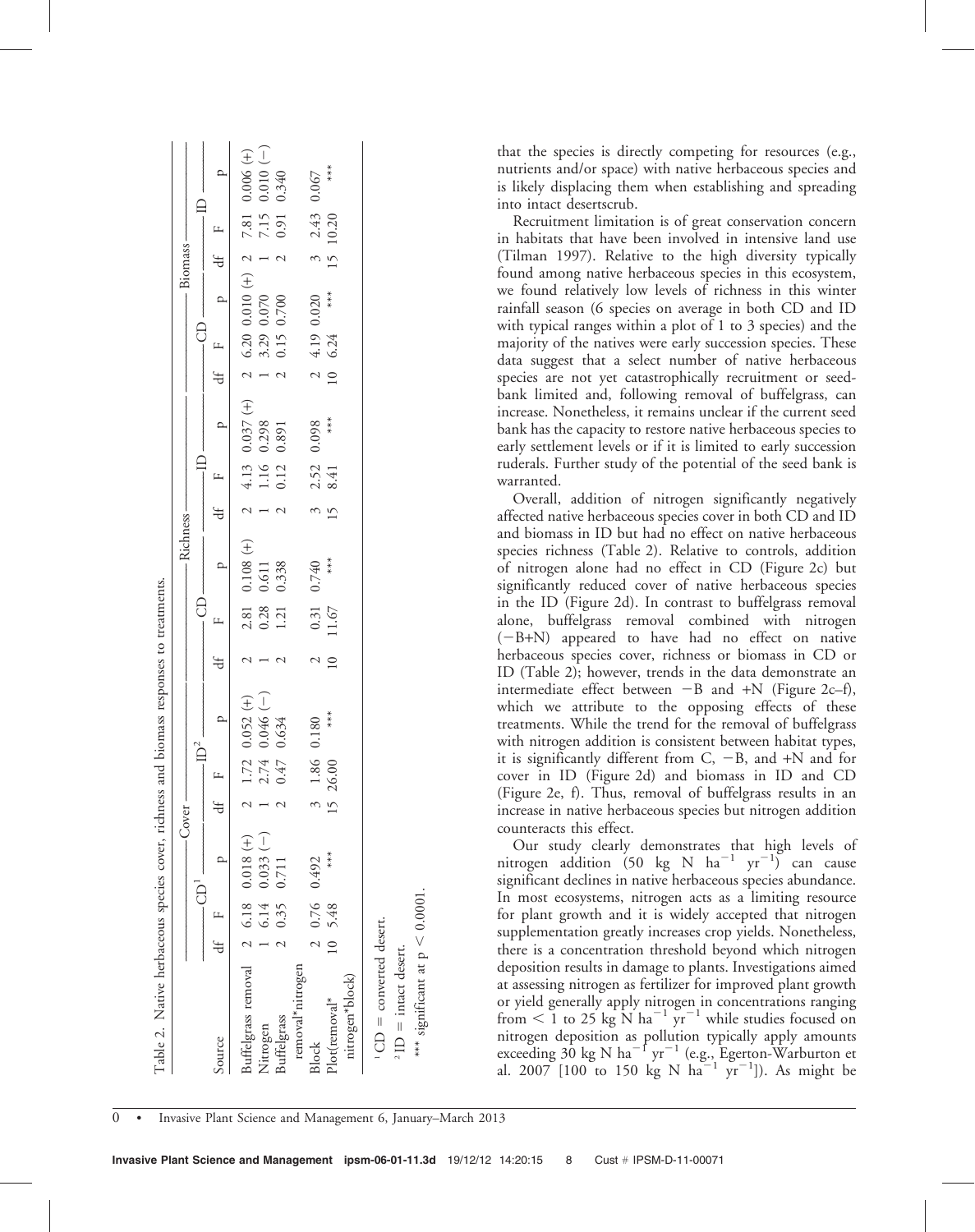expected, the latter concentrations correspond to measured pollution levels. In areas surrounding urban centers in southern California, United States, nitrogen deposition can be has high as 45 kg N  $ha^{-1}yr^{-1}$  (Bytnerowicz and Fenn 1996, Bytnerowicz et al. 1987, Fenn et al. 1996. Similarly, nitrogen deposition levels have been reported up to 40  $\text{kg}$  N  $\text{ha}^{-1}$  yr<sup>-1</sup> in parts of Sweden (Grennfeld and Hultbert 1986) and Mt. Mitchell State Park, North Carolina, United States (Aneja and Murthy 1994). At the extreme end, nitrogen pollution levels as high as 115 kg N ha<sup>-1</sup> yr<sup>-1</sup> have been reported in the Netherlands (Draijers et al. 1989).

The role of nitrogen addition as a determinant of the competitive dynamics between resident and invasive species remains elusive but some trends are emerging. A number of investigators have found trends similar to those in our study where nitrogen addition reduced growth of native species and either enhanced or had no effect on nonindigenous, invasive species. In the western United States increases in growth of nonindigenous, annual grasses at the expense of native, perennial grasses is widely attributed to increases in nitrogen (see reviews by James et al. 2011 and Vasquez 2008). These trends are often found at relatively low levels of nitrogen supplementation; among the studies included in the review conducted by James et al. (2011) no nitrogen addition treatments exceeded 1 kg N  $ha^{-1}$  yr<sup>-1</sup>.

In contrast, some studies demonstrate that native, perennial grasses are competitive with invasive, annual grasses where nitrogen is supplemented. In what was considered a fertilizer study in the Mojave Desert, USA (Joshua Tree), Rao and Allen (2010) found that  $30 \text{ kg N} \text{ ha}^{-1} \text{ yr}^{-1}$  enhanced both native and nonindigenous invasive species, although the nonindigenous species was more responsive. At this same nitrogen concentration, Seabloom et al. (2003) found no differences in establishment between native, perennial grasses and nonindigenous, annual grasses. Likewise, McGlone et al. (2012) found that native, perennial grasses were able to outcompete nonindigenous, annual grasses under all growth conditions to include supplemental water, nitrogen and phosphorus.

The mechanism of damage caused by high nitrogen deposition appears to be ecosystem and plant and microbe species dependent (e.g., Egerton-Warburton 2007). Furthermore, at higher levels of nitrogen addition soil microbial relationships become more complicated. We suggest four possible mechanisms for why in our study nitrogen addition resulted in declines in measures of abundance of native, herbaceous species. Nitrogen addition as urea (1) results in changes in soil chemistry that negatively affect plant tissues or nutrient uptake processes (e.g., changes in soil pH, accumulation of ammonia or nitrite, denaturing enzymes), (2) increases soil microbial activity creating a more competitive environment for soil nutrients wherein buffelgrass is a better competitor with

microbes than native herbaceous species, (3) disrupts associations between native herbaceous species and their mycorrhizal fungi, (4) favors pathogenic microbes more closely associated with native herbaceous species than buffelgrass.

Because of a moratorium on the sale of all nitratecontaining compounds for reasons of bi-national security, we were unable to purchase locally or transport into Mexico nitrate fertilizer. Nitrogen was therefore added using granular  $NH<sub>4</sub>$ . Ammonium addition can cause soil acidification resulting in a loss of soil cations (Bobbink et al. 1998, Clark et al. 2007). Soil acidification can cause aluminum toxicity through cation exchange (Bobbink et al. 1998, Clark et al. 2007). Urea addition can result in increases in soil pH and result in toxic levels of ammonia and nitrite. There is also evidence to suggest that salts associated with granular forms of fertilizer can cause problems with cellular osmotic regulation, particularly under drought conditions (Court et al. 1964a, b).

It is generally assumed that disruptions in plant– mycorrhizal fungi interactions more negatively affect native species, which are presumably more mycorrhizal-dependent. Investigations of nitrogen addition in arid ecosystems demonstrate mixed effects on the presence and colonization of mycorrhizal fungi and the findings often depend on the plant species under investigation and background soil nutrient levels. In a study under arid conditions at the Sevilleta Long-Term Ecological Research site where nitrogen was added in granular form as  $NH<sub>4</sub>NO<sub>3</sub>$  at 100 to  $150 \text{ kg}$  N ha<sup>-1</sup> yr<sup>-1</sup>, Egerton-Warburton et al. (2007) found that soil relatively rich in phosphorus experienced reductions in mycorrhizal productivity, richness, and diversity under nitrogen supplementation. Where phosphorus was limiting, addition of nitrogen resulted in increased measures of AMF. In a study in semi-arid California sage scrub community, Siguenza et al. (2006) hypothesized that patterns of increased nonindigenous, annual grass invasion (red brome, Bromus rubens L.) with declines in coastal sagebrush (Artemisia californica Less.) were driven by disruptions in mycorrhizal fungal associations because of atmospheric nitrogen deposition. The study confirmed that increased levels of nitrogen were negatively correlated with the presence of mycorrhizal fungi in sage brush while the fungal endophyte associated with red brome was unaffected by changes in nitrogen. Finally, in a long-term  $CO<sub>2</sub>$  and nitrogen enrichment  $(40 \text{ kg N ha}^{-1} \text{ yr}^{-1})$  study in a mesic environment (Cedar Creek Ecosystem Science Reserve, Minnesota, USA) Antoninka et al. (2011) found that nitrogen addition resulted in reduced fungal spore densities.

Our procedural control for disturbance  $(-Bc)$  had no effect on the cover of buffelgrass (Figure 2a, b) or native herbaceous species relative to controls in CD (Figure 2c) but did have a significant negative effect on native herbaceous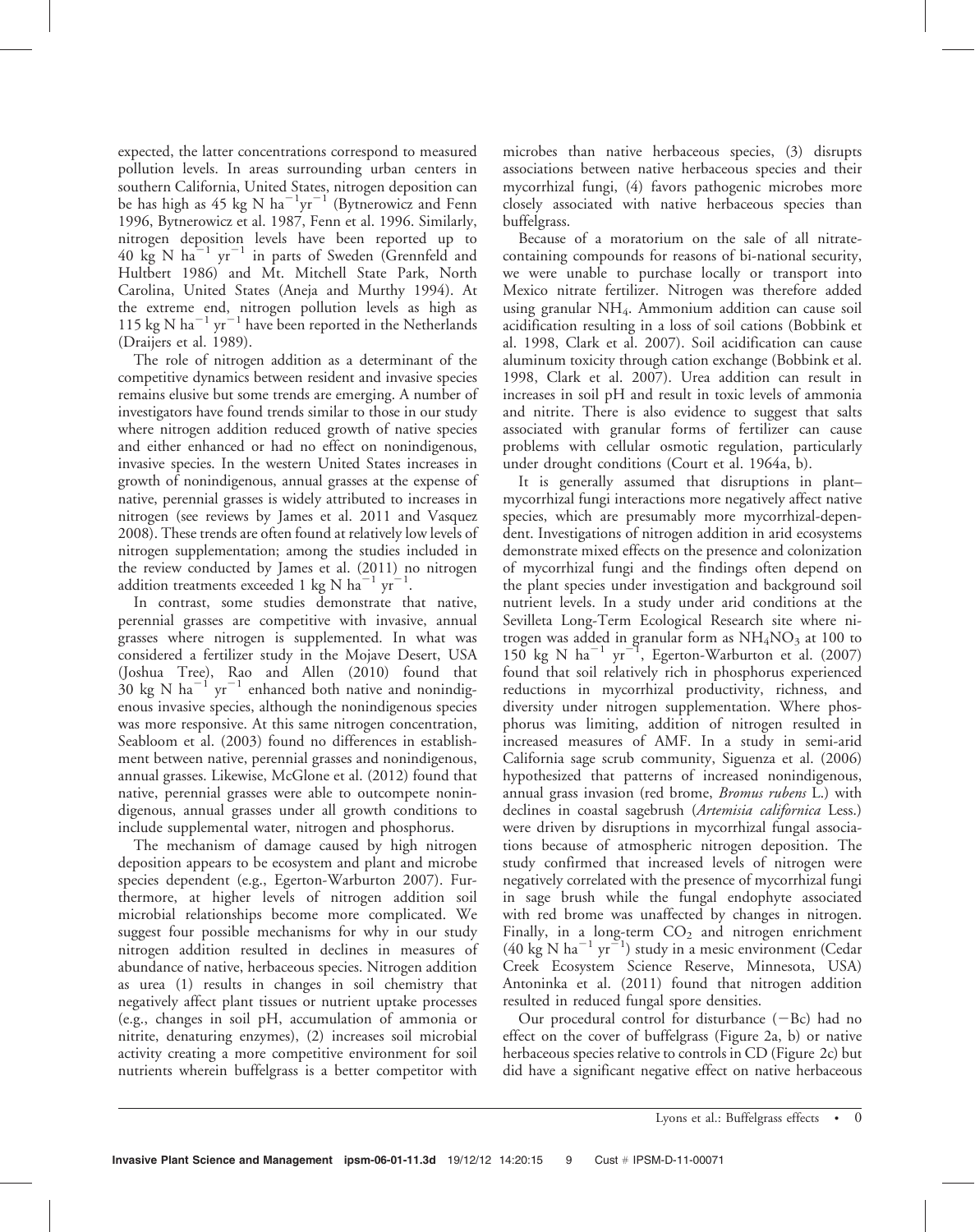

Figure 3. Treatment effects on net  $NH_4$  (a) and  $NO_3$  (b) mineralization rates in converted grassland (CG) and intact desert (ID). Treatment designations are as follows:  $C =$  control;  $-B =$  buffegrass removal;  $+N =$  nitrogen addition;  $-B+N =$  buffelgrass removal with nitrogen addition.

species in ID (Figure 2d). In CD, nitrogen addition combined with the procedural control  $(-Bc+N)$  resulted in a significant decline in cover (Figure 2c). This combined treatment in ID is significantly different from C but not  $-Bc$  alone (Figure 2d). Thus, disturbance in the absence of buffelgrass removal had negative impacts on native herbaceous species, equivalent to nitrogen addition. And, when these factors were combined  $(-Bc+N)$  there were significant negative consequences for the native herbaceous species in this system (Figure 2c, d). Thus, treatments +N,  $-B+N$ ,  $-Bc$ , and  $-Bc+N$  similarly negatively reduced native species cover and biomass relative to C and  $-B$ . We did not collect nitrogen data for any buffelgrass removal procedural controls  $(-Bc)$ . We are therefore unable to assess if disturbance per se, with or without nitrogen addition  $(-Bc \text{ or } -Bc+N)$ , versus disturbance combined with decomposing buffelgrass roots  $(-B)$  acted as determinants of soil nitrogen mineralization rates. Even so, a number of mechanisms might explain these trends. If nutrient (nitrogen) release from decomposing buffelgrass root biomass operated similarly to addition of nitrogen resulting in reductions in native species biomass (through some underdetermined mechanism), then we would expect native species abundance in  $-Bc$  to be higher than any of the treatments where nitrogen was added (i.e.,  $+N$ ,  $-B+N$ , or  $-Bc+N$ ). This is not the case;  $-Bc$  levels for native species are similar to the other treatments. We suggest that both the  $-$ Bc and  $+$ N treatments disrupt beneficial microbial processes resulting in lower levels of native species establishment. We further suggest that when these two treatments are combined these mechanism synergize further affecting growth of native herbaceous species.

This finding is alarming as it suggests that disturbance alone can significantly reduce native species in ID and to levels similar to high nitrogen addition. These results drive home the importance of the role of disturbance alone and in combination with nitrogen deposition in this desert ecosystem. They also highlight the need for controls for disturbances created experimentally in the process of manipulative removals (sensu Lyons and Schwartz 2001).

The main factors  $-B$  and  $+N$  had some significant effects on beginning, peak and net mineralization rates for  $NH_4$  and  $NO_3$  (Figure 3; Tables 3, 4). Removal of buffelgrass  $(-B)$  significantly affected only NH<sub>4</sub> at peak season in ID (Table 3) and there is no overall trend in mineralization rates with buffelgrass removal (Figure 3). Addition of nitrogen as urea to the plots resulted in significantly higher levels of  $NH<sub>4</sub>$  and  $NO<sub>3</sub>$  across all measures in both habitats with the notable exception of a consistent nonsignificant effect for all measures of  $NO<sub>3</sub>$  in ID (Tables 3, 4). There were no significant effects of the interaction term for buffelgrass removal by nitrogen on any measures of nitrogen (Tables 3, 4). These results support the findings of Ibarra-F et al. (1995, 1999) and suggest that higher levels of soil nutrients where buffelgrass is absent or dying are likely because of lower levels of soil resource competition. We attribute the lack of statistical significance in the nitrogen data to high variability and the number of soil replicates analyzed.

It is important to note that rainfall for this winter rainy season was 48.2 mm while the average for the region is approximately 85 mm. These data were therefore collected in a relatively low rainfall winter when the most important limiting resource was scarce. On the other hand, relative to data collected during the summer 2003, when rainfall and biomass throughout the Sonoran Desert are expected to be higher, we found herbaceous plant cover, richness, and biomass of all species to be substantially higher during the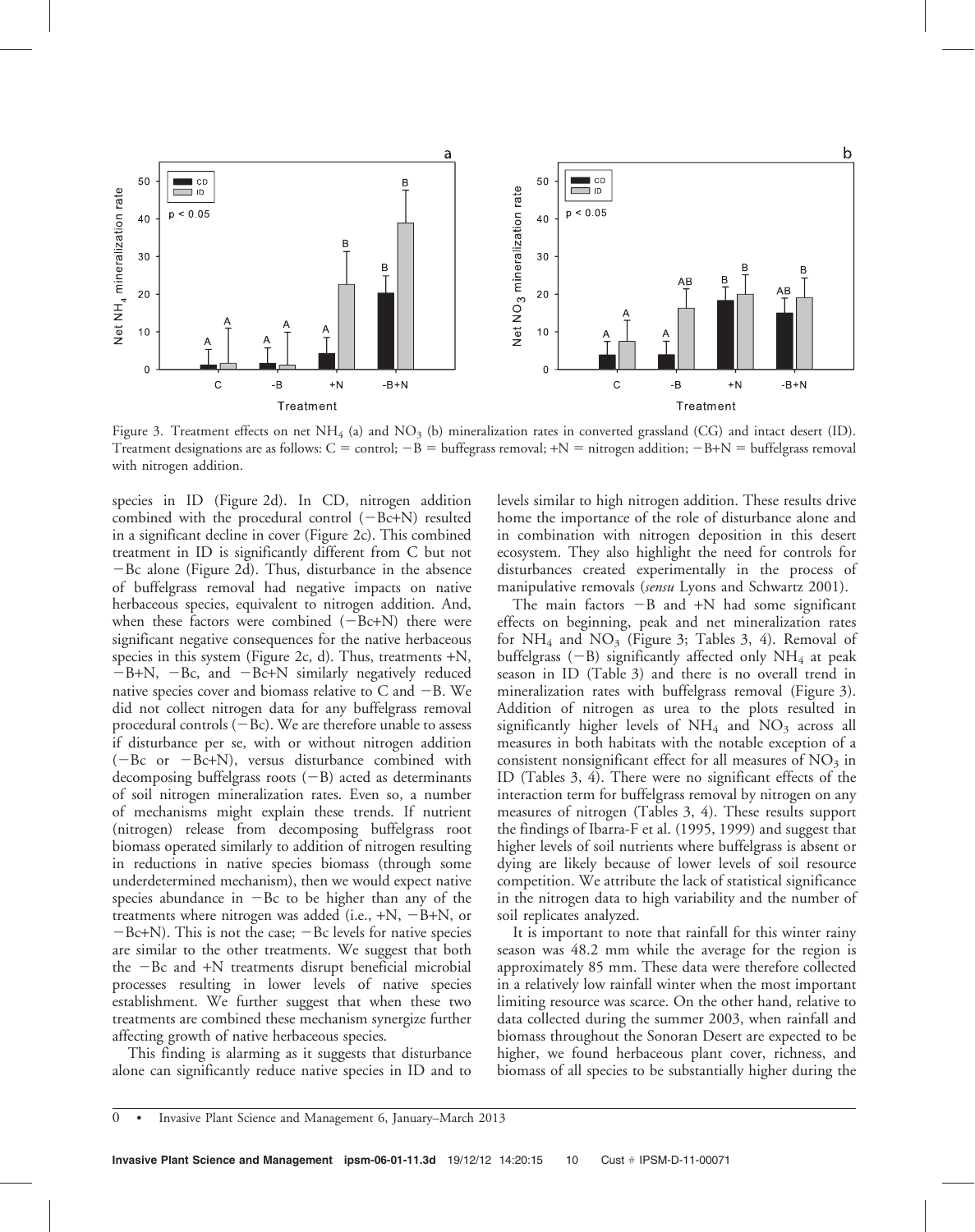| Buffelgrass removal<br>Nitrogen                                                                                                 | $\exists$  | $\overline{\text{CD}}^1$<br>0.00<br>81.50<br>0.01<br>щ | Total available NH <sub>4</sub> at $t_0$ <sup>-</sup><br>$\overline{D}^2$<br>0.948<br>0.974<br>$\left( \begin{matrix} + \end{matrix} \right)$<br>$\Omega$ | ₩ | 4 N O<br>36.7<br>$\Xi$<br>$\Box$<br>щ | 0.303<br>0.294<br>$\bigoplus_{**}$<br>$\overline{\phantom{a}}$ | Jf | <b>G</b><br>8.55<br>0.02<br>0.05<br>щ | Total available NH <sub>4</sub> at t <sub>peak</sub><br>$(+)$ (000.00<br>$\mathbf{p}$<br>0.829<br>0.887 |                                                | 20.36<br>$\mathbb{L}$<br>$\ddot{ }$ | 0.062<br>qı<br>4.19<br>3.77 | $(+)$ (0.05<br>$\left( +\right)$<br>$\Omega$ | $\ddot{ }$ | $\Theta$<br>3.36<br>6.57<br>3.71<br>щ | Net NH <sub>4</sub> mineralization rate<br>$0.019 (+)$<br>$\mathbf{p}$<br>0.069<br>0.083 | $\ddot{ }$ | $\Box$<br>0.90<br>10.93<br>0.79<br>Щ |
|---------------------------------------------------------------------------------------------------------------------------------|------------|--------------------------------------------------------|-----------------------------------------------------------------------------------------------------------------------------------------------------------|---|---------------------------------------|----------------------------------------------------------------|----|---------------------------------------|---------------------------------------------------------------------------------------------------------|------------------------------------------------|-------------------------------------|-----------------------------|----------------------------------------------|------------|---------------------------------------|------------------------------------------------------------------------------------------|------------|--------------------------------------|
| *** significant at $p < 0.0001$ .<br>$=$ converted desert.<br>$2$ ID = intact desert.<br>removal*nitrogen<br><b>Buffelgrass</b> |            |                                                        |                                                                                                                                                           |   |                                       |                                                                |    |                                       |                                                                                                         |                                                |                                     |                             |                                              |            |                                       |                                                                                          |            |                                      |
| Table 4. Nitrate (NO <sub>3</sub> ) response to treatments.                                                                     |            |                                                        | Total available NO <sub>3</sub>                                                                                                                           |   |                                       |                                                                |    |                                       |                                                                                                         | Total available $\rm{NO_3}$ at $\rm{t_{peak}}$ |                                     |                             |                                              |            |                                       | Net NO <sub>3</sub> mineralization rate                                                  |            |                                      |
|                                                                                                                                 | $\ddot{ }$ | щ                                                      | p<br>$\overline{\bigoplus}^1$                                                                                                                             |   | $\mathop{\hbox{\rm L}}$<br>Jf         | $\mathbf{p}$<br>$-\mathbb{ID}^2$ .<br>at $t_0$ -               |    | щ<br>$\exists$                        | 8                                                                                                       | ρ                                              | $\ddot{ }$                          | qı<br>щ                     | $\mathbf{p}$                                 | Jf         | $\mathbf{L}$                          | $\mathbf{p}$<br>8                                                                        |            | щ<br>$\ddot{d}$                      |
| removal*nitrogen<br>Buffelgrass removal<br>Buffelgrass<br>Nitrogen                                                              |            | 5.96<br>0.58<br>0.02                                   | Ŧ<br>0.024<br>0.896<br>0.455                                                                                                                              |   | 96<br>29<br>$\Xi$                     | 0.264<br>0.300<br>0.173                                        |    | 17.25                                 | $0.01\,$<br>0.11                                                                                        | 0.743<br>0.908<br>$\left( +\right)$            |                                     | $3.75$<br>0.37<br>1.95      | 0.063<br>0.174<br>0.550                      |            | 0.20<br>12.18<br>0.21                 | $0.002 (+)$<br>0.652<br>0.663                                                            |            | $0.56$<br>$2.14$<br>$0.84$           |
| converted desert.<br>$2$ ID = intact desert.<br>$\vert\vert$                                                                    |            |                                                        |                                                                                                                                                           |   |                                       |                                                                |    |                                       |                                                                                                         |                                                |                                     |                             |                                              |            |                                       |                                                                                          |            |                                      |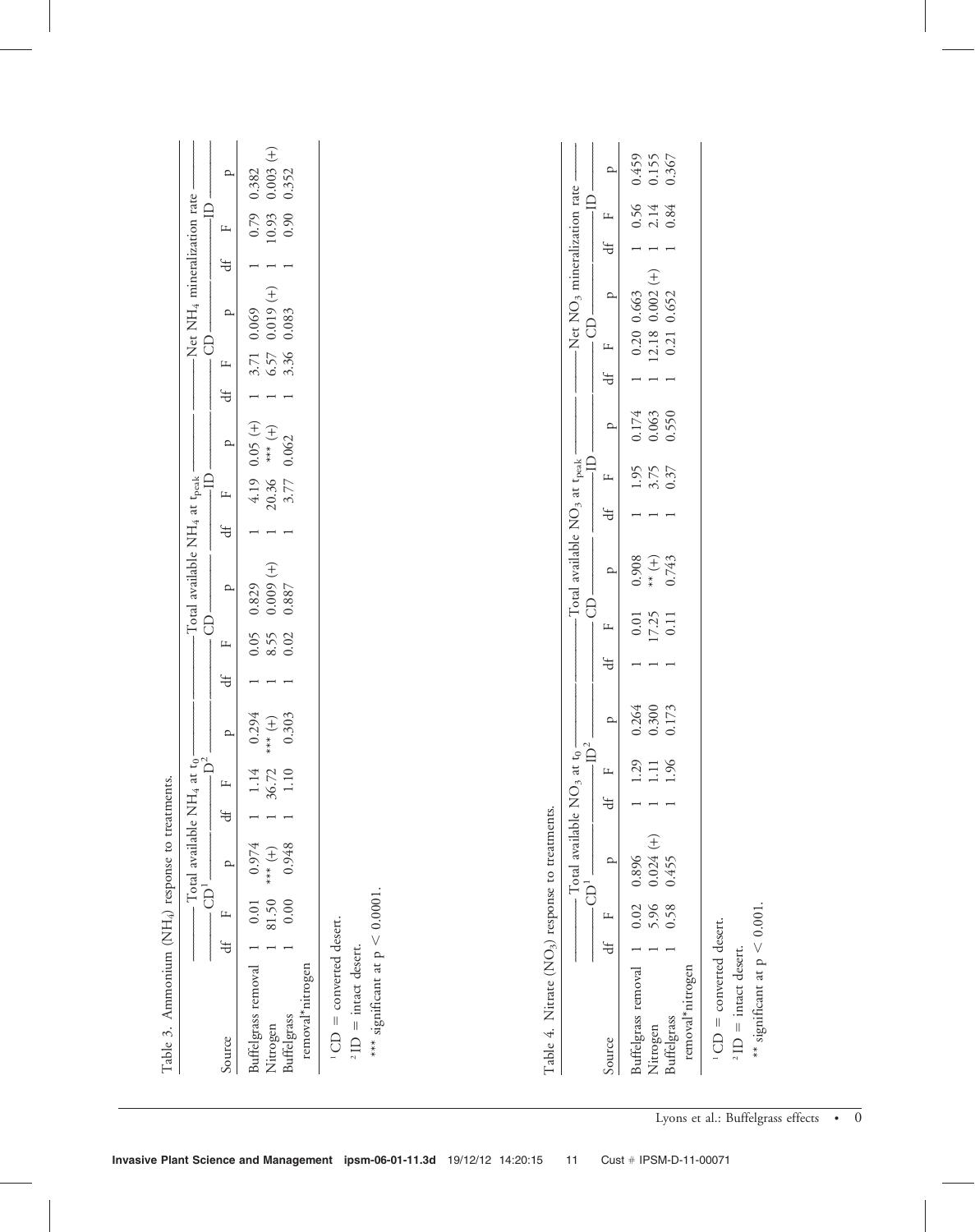two winter months of our study (K. Lyons, unpublished data). In an average or above average rainfall year, we might expect larger effects of our buffelgrass removal and, perhaps, more positive effects of our +N treatment.

Differences in the effects of nitrogen addition on native herbaceous species in the two habitats suggest that the soils differ in mechanisms of nutrient cycling. Consistently significantly higher levels of  $NH<sub>4</sub>$  in both habitat types in our +N plots suggest that added nitrogen went unutilized even at peak season (Table 3). In contrast,  $NO<sub>3</sub>$  was consistently significantly higher only in CD, suggesting that  $NO<sub>3</sub>$  is more thoroughly utilized in ID than in CD, perhaps because of higher species diversity and complementary resource use.

In the Plains of Sonora the introduction of buffelgrass has been beneficial to the ranching community; however, our study demonstrates that the introduction and spread of buffelgrass results in deterioration of the desert and thornscrub communities through competitive displacement of native herbaceous species. We also found that pollution in the form of nitrogen is likely to exacerbate this phenomenon. Both the active and passive processes of conversion of desert and thornscrub to buffelgrass grassland, combined with intensive grazing, threaten the local natural heritage and reduce the value of the region for alternative economic endeavors such as ecotourism.

#### Acknowledgements

This project was funded by U.S. NSF (#0202653) and U.S. Fulbright Commission in collaboration with the COMEXUS García-Robles Commission in Mexico. In addition, this study would not have been possible without the support of the UNAM Instituto de Ecología, Estación del Noroeste and the outstanding guidance, support, and generosity of Alberto But quez-Montijo and Angelina Martinez-Yrizar. We owe many thanks to the numerous lab and field assistants who worked on the project, including Martha Gómez-Sapiens, Noelia de la Torre, Ramses Rodrı´guez-Ramı´rez, Eugenio Larios-Cardenaz, Izar Said Izaguirre-Pompa, Edgar Beltrán, Alberto Búrquez-Martínez, Rodrígo Rentería-Valencia, Rosalío León-Carrasco, Consuelo Orozco-Urías, Orión Norzagaray-López, Laurel Klein, and Andrea Adams. Finally, we are indebted to PATROCIPES for providing unlimited access to and use of their property for this study. The knowledge and generosity of the PATROCIPES employees Lic. Alfonso Elías-Serrano, Manual "El Che" Fontes, José Fontes, and "El Guero" Fontes were critical to this project.

#### Literature Cited

- Abella, S. R., L. P. Chiquoine, and B. M. Backer. 2012. Ecological Characteristics of Sites Invaded by Buffelgrass (Pennisetum ciliare). Invas. Plant Sci. Manage. 5:443–453.
- Abraham, J. K., J. D. Corbin, and C. M. D'Antonio. 2009. California native and exotic perennial grasses differ in their response to soil

nitrogen, exotic annual grass density, and order of emergence. Plant Ecol. 201:445–456.

- Aneja, V. P. and A. B. Murthy. 1994. Monitoring deposition of nitrogen-containing compounds in a high-elevation forest canopy. J. Air Waste Manage. 44:1109–1115.
- Antoninka, A., P. B. Reich, and N. C. Johnson. 2011. Seven years of carbon dioxide enrichment, nitrogen fertilization, and plant diversity influence abuscular mycorrhizal fungi in a grassland ecosystem. New Phytol. 192:200–214.
- Bahre, C. 1995. Human Impacts on the Grasslands of Southeastern Arizona. Pages 230–264 in M. P. McClaran and T. R. Van Devender, eds. The Desert Grassland. Tucson, Arizona: University of Arizona Press.
- Baruch, Z. 1996. Ecophysiological aspects of the invasion by African grasses and their impact on biodiversity and function of neotropical savannas. Pages 79-93 in O. T. Solbrig, E. Medina, and J. F. Silva, eds. Biodiversity and Savanna Ecosystem Processes: A Global Perspective. Berlin, Germany: Springer-Verlag.
- Baruch, Z. and D. S. Fernandez. 1993. Water relations of native and introduced C4 grasses in a Neotropical savanna. Oecologia 96: 179–185.
- Baruch, Z., M. M. Ludlow, and R. Davis. 1985. Photosynthetic responses of native and introduced C4 grasses from Venezuelan savannas. Oecologia 67:388–393.
- Bell, J.N.B. and M. Treshow. 2002. Air Pollution and Plant Life. Chichester, UK: J. Wiley.
- Bestelmeyer, B. T. and R. L. Schooley. 1999. The ants of the southern Sonoran desert: Community structure and the role of trees. Biodiv. Cons. 8:643–657.
- Binkley, D. and P. Matson. 1983. Ion exchange resin bag method for assessing forest soil nitrogen availability. Soil Sci. Soc. Am. J. 47: 1050–1052.
- Bobbink, R., M. Hornung, and J.G.M. Roelofs. 1998. The effects of airborne nitrogen pollutants on species diversity in natural and seminatural European vegetation. J. Ecol. 86:717–738.
- Brenner, J. C. 2011. Pasture conversion, private ranchers, and the invasive exotic buffelgrass (Pennisetum ciliare) in Mexico's Sonoran Desert. Ann. Assoc. Am. Geogr. 101(1):84–106.
- Brooks, M. L. 2003. Effects of increased soil nitrogen on the dominance of alien annual plants in the Mojave Desert. J. App. Ecol. 40: 344–353.
- Bryan, K. 1925. Date of channel trenching (arroyo cutting) in the arid southwest. Science 62:338–344.
- Burke, M.J.W. and J. P. Grime. 1996. An experimental study of plant community invasibility. Ecology 77(3):776–790.
- Búrquez-M., A., M. E. Miller, and A. Martínez-Y. 2002. Mexican grasslands, Thornscrub, and the transformation of the Sonoran Desert by invasive exotic buffelgrass (Pennisetum ciliare). Pages 126–146 in B. Tellman, ed. Invasive Exotic Species in the Sonora Region. Tucson, Arizona: University of Arizona Press.
- Bytnerowicz, A. and M. E. Fenn. 1996. Nitrogen deposition in California forests: A review'', Env. Pollu. 92:127–146.
- Bytnerowicz, A., P. R. Miller, D. M. Olszyk, P. J. Dawson, and C. A. Fox. 1987. Gaseous and particulate air pollution in the San Gabriel Mountains of southern California. Atmos. Environ. 21:1805–1814.
- Christie, E. K. 1975. Physiological responses of semiarid grasses. IV Photosynthetic rates of Thyridolepis mitchelliana and Cenchrus ciliaris leaves. Aust. J. Agr. Res. 26:459–466.
- Clark, C. C., E. E. Cleland, S. L. Collins, J. E. Fargione, L. Gough, K. L. Gross, S. C. Pennings, K. N. Suding, and J. B. Grace. 2007. Environmental and plant community determinants of species loss following nitrogen enrichment. Ecol. Lett. 10:596–607.
- Court, M. N., R. C. Stephen, and J. S. Waid. 1964a. Toxicity as a cause of the inefficiency of urea as a fertilizer. I. Review. J. Soil Sci. 15: 42–48.

0 • Invasive Plant Science and Management 6, January–March 2013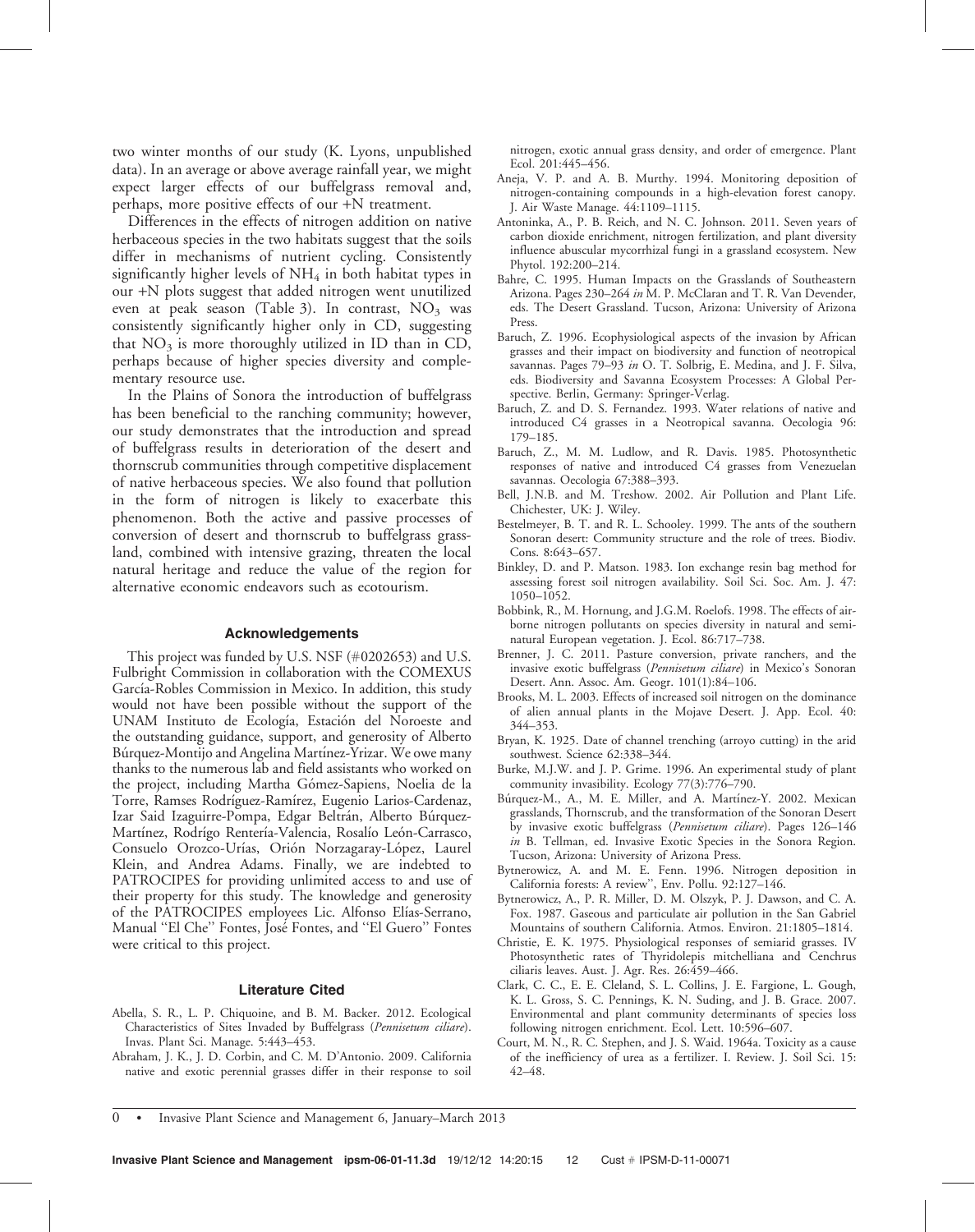- Court, M. N., R. C. Stephen, and J. S. Waid. 1964b. Toxicity as a cause of the inefficiency of urea as a fertilizer. II. Experimental. J. Soil Sci. 15:49–65.
- Cox, G. W. 1999. Alien species in North America and Hawaii: impacts on natural ecosystems. Washington, DC: Island Press. 400 p.
- Cox, J. R., M. H. Martín-R., F. A. Ibarra-F., J. H. Fourie, N.F.G. Rethman, and D. G. Wilcox. 1988. The influence of climate arid soil on the distribution of four African grasses. J. Range. Manage. 41: 127–139.
- Cox, J. R., H. L. Morton, J. T. BaBaume, and K. G. Renard. 1983. Reviving Arizona's rangelands. J. Soil Water Conserv. 38:342–345.
- Cox, J. R., H. L. Morton, T. N. Johnsen, G. L. Jordan, S. C. Martin, and L. C. Fierro. 1984. Vegetation restoration in the Chihuahuan and Sonoran Deserts of North America. Rangelands 6(3):112–115.
- D'Antonio, C. M. and P. M. Vitousek. 1992. Biological invasions by exotic grasses, the grass/fire cycle and global change. Ann. Rev. Ecol. Syst. 23:63–87.
- de la Barrera, E. 2008. Recent invasion of buffel grass (Cenchrus ciliaris) of a natural protected area from the southern Sonoran Desert. Rev. Mex. Biodivers. 79:385–392.
- DiStefano, J. F. and J. L. Gholz. 1986. A proposed use of ion exchanges resin to measure nitrogen mineralization and nitrification in intact soil cores. Commun. Soil Sci. Plan. 17:989–998.
- Draijers, G.P.J., W.P.M.F. Ivens, M. M. Bos, and W. Blenten. 1989. The contribution of ammonia emissions from agriculture to the deposition of acydifying and eutrophying compounds onto forests. Environ. Pollut. 60:55–66.
- Egerton-Warburton, L. M., N. C. Johnson, and E. B. Allen. 2007. Mycorrhizal community dynamics following nitrogen fertilization: A cross-site test in five grasslands. Ecol. Monogr. 77:527–544.
- Esque, T. C., C. R. Schwalbe, J. A. Lissow, D. F. Haines, D. Foster, and M. C. Garnet. 2006. Buffelgrass fuel loads in Saguaro National Park, Arizona, increase fire danger and threaten native species. Park Sci. 24(2):33–37.
- Eviner, V. T., F. S. Chapin III, and C. E. Vaughn. 2000. Nutrient Manipulations in Terrestrial Ecosystems. Pages 291–307 in O. E. Sala, R. B. Jackson, H. A. Mooney, and R. W. Howarth, eds. Methods in Ecosystem Science. New York: Springer-Verlag.
- Fenn, M. E., M. A. Poth, and D. W. Johnson. 1996. Evidence for nitrogen saturation in the San Bernardino Mountains in southern California. Forest Ecol. Manag. 82:211–230.
- Flanders, A. A., W. P. Kuvlesky, Jr., D. C. Ruthven III, R. E. Zaiglin, R. L. Bingham, T. E. Fulbright, F. Hernández, and L. A. Brennan. 2006. Effects of invasive exotic grasses on South Texas rangeland breeding birds. Auk 123:171–182.
- Franklin, K. A., K. Lyons, P. L. Nagler, D. Lampkin, E. P. Glenn, F. Molina-Freaner, T. Markow, and A. Huete. 2006. Buffelgrass (Pennisetum ciliare) land conversion and productivity in the plains of Sonora, Mexico. Biol. Cons. 127:62–71.
- Franklin, K. and F. Molina-Freaner. 2010. Consequences of buffelgrass pasture development for primary productivity, perennial plant richness, and vegetation structure in the drylands of Sonora, Mexico. Cons. Bio. 24:1664–1673.
- Grennfeld, P. and H. Hultberg. 1986. Effects of nitrogen deposition on the acidification of terrestrial and aquatic ecosystems. Water Air Soil Pollut. 30:945–963.
- Hanselka, C. W. 1988. Buffelgrass South Texas wonder grass. Rangelands 10(6):279–281.
- Hobbs, R. J., S. L. Gulmon, V. J. Hobbs, V. J., and H. A. Mooney. 1988. Effects of fertiliser addition and subsequent gopher disturbance on a serpentine annual grassland community. Oecologia 75:291–295.
- Ibarra-F., F. A., J. R. Cox, and M. Martín-R. 1991. Efecto del suelo y clima en el establecimiento y persistencia del zacate buffel en México y sur de Texas. In Proceedings of the Symposium on Ecology and

Revegetation of Rangelands Infested with Annual Weeds. Boise, Idaho.

- Ibarra-F., F. A., J. R. Cox, M. Martin-R, T. A. Crowl, and C. A. Call. 1995. Predicting buffelgrass survival across a geographical and environmental gradient. J. Range Manage. 48:53–59.
- Ibarra-F., F. A., J. R. Cox, M. Martín-R, T. A. Crowl, B. E. Norton, R. E. Banner, and R. W. Miller. 1999. Soil physicochemical changes following buffelgrass establishment in Mexico. Arid Soil Res. Rehab. 13:39–52.
- Ibarra-F., F. A., M. Martín-R., M. C. Cajal, G. Lizararga, E. Gastelum, N. M. Sau, and M. Velásquez. 1987. Importancia del buffel en el aprovechamiento del pastizal nativo y recomendaciones para su establecimiento y manejo derivado de la investigación regional. Pages 96–122 in IV Simposium Internacional de Ganadería. Hermosillo, Sonora, México.
- Ibarra-F., F. A., M. H. Martín-R., F. G. Denogean-B., and R. Aguirre-M. 2009. Buffelgrass, cattle, and the Sonoran Desert. Pages 375–382 in F. J. Espinosa-García, T. R. Van Devender, T. Hubbard, and B. L. Harper-Lore, eds. Invasive Plants on the Move. Controlling them in North America. Tucson, Arizona: University of Arizona Press.
- James, J. J., R. E. Drenovsky, T. A. Monaco, and M. J. Rinella. 2011. ''Managing Soil Nitrogen to Restore Annual Grass-Infested Plant Communities: Effective Strategy Or Incomplete Framework? Ecol. Appl. 21:490–502.
- Johnson, D. and A. Navarro. 1992. Zacate buffel y biodiversidad en el Desierto Sonorense. Pages 117-122 in J. L. Moreno, ed. Ecología, Recursos Naturales y Medio Ambiente en Sonora. Secretaria de Infraestructura Urbana y Ecología y Colegio de Sonora. Hermosillo, Sonora, México: El Colegio de Sonora.
- Kolb, A., P. Alpert, D. Enters, and C. Holzapfel. 2002. Patterns of invasion within a grassland community. J. Ecol. 90:871–881.
- Lyons, K. G. and M. Schwartz. 2001. Rare species loss alters ecosistema function – invasión resitance. Ecol. Lett. 4:358–365.
- MacKown, C. T., T. A. Jones, D. A. Johnson, T. A. Monaco, and M. G. Redinbaugh. 2009. Nitrogen uptake by perennial and invasive annual grass seedlings: nitrogen form effects. Soil Sci. Soc. Am. J. 73: 1864–1870.
- McGlone, C. M., C. H. Sieg, T. E. Kolb, and T. Nietupsky. 2012. Established native perennial grasses out-compete an invasive annual grass regardless of soil water and nutrient availability. Plant Ecol. 213: 445–457.
- McLendon, T. and E. F. Redente. 1991. Nitrogen and phosphorus effects on secondary succession dynamics on a semi-arid sagebrush site. Ecology 72:2016–2024.
- Melgoza, G. and Nowak, R. S. 1991. Competition between cheatgrass and two native species after fire: implications from observations and measurements of root distribution. J. Range Manage. 44:27–33.
- Metcalfe, S. E., D. Fowler, R. G. Derwent, M. A. Sutton, R. I. Smith, and J. D. Whyatt. 1999. Spatial and temporal aspects of nitrogen deposition. Pages 15-50 in S. J. Langran, ed. The Impact of Nitrogen Deposition on Natural and Semi-natural Ecosystems. Dordrecht, The Netherlands: Kluwer Academic.
- Miranda, Z. H., M. Silva-O., and F. Ramírez-M. 1999. Algunas recomendaciones en el establecimiento y manejo de praderas de zacate buffel. Hermosillo, Sonora, México SAGAR-NIFAP-Fundación Produce.
- Morales-Romero, D. and F. Molina-Freaner. 2008. Influence of buffelgrass pasture conversion on the regeneration and reproduction of the columnar cactus, Pachycereus pecten-aboriginum, in northwestern Mexico. J. Arid Environ. 72:228–237.
- Norton, J. B., T. A. Monaco, and U. Norton. 2007. Mediterranean annual grasses in western North America: Kids in a candy store. Plant Soil 298:1–5.
- Olsson, A., J. Betancourt, M. McClaran, and S. Marsh. 2012. Sonoran Desert Ecosystem transformation by a C4 grass without the grass/fire cycle. Divers. Distrib. 18(1):10–21.